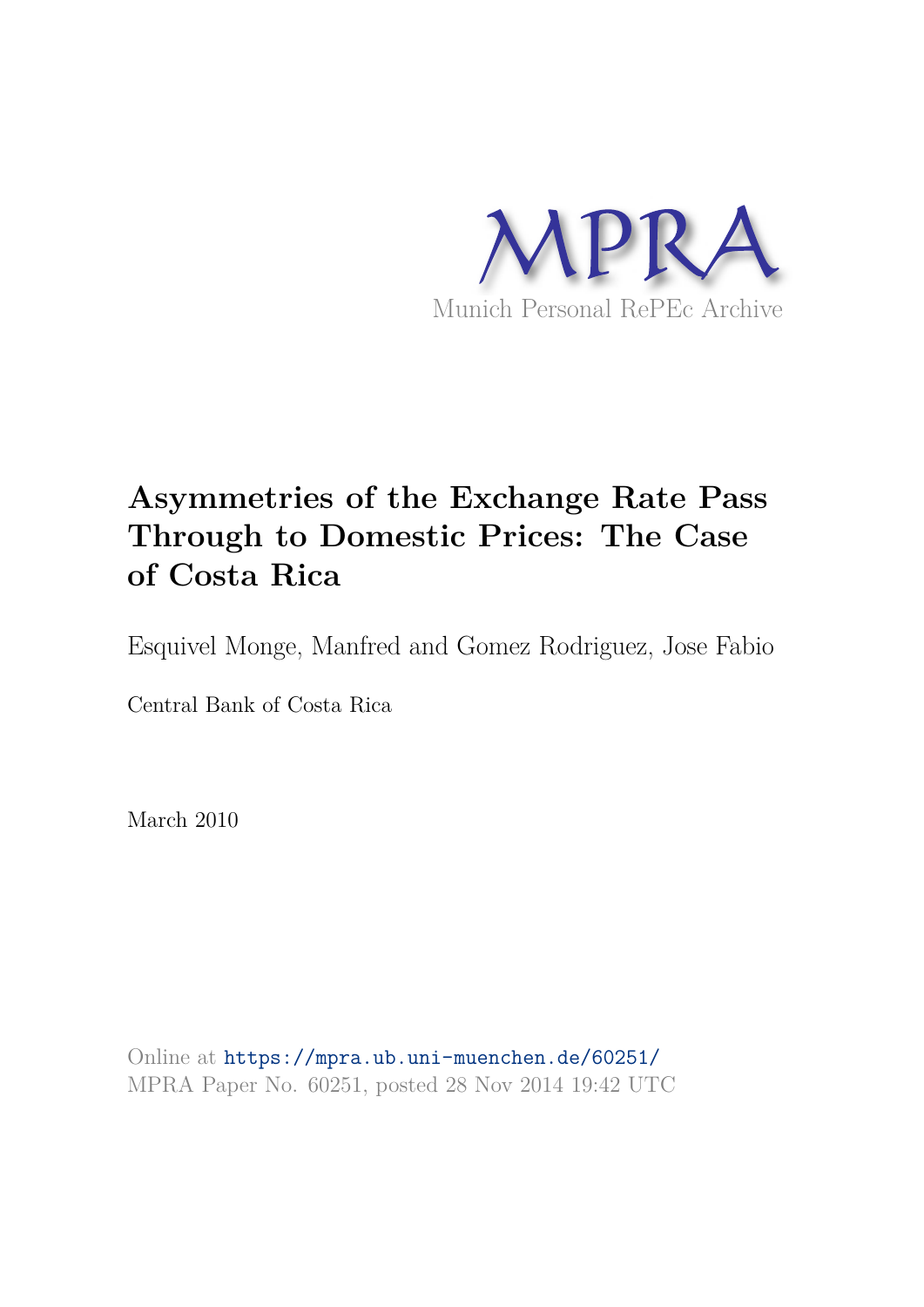



# Asymmetries of the Exchange Rate Pass Through to Domestic Prices: The Case of Costa Rica

Manfred Esquivel Monge José Fabio Gómez Rodríguez

June 2010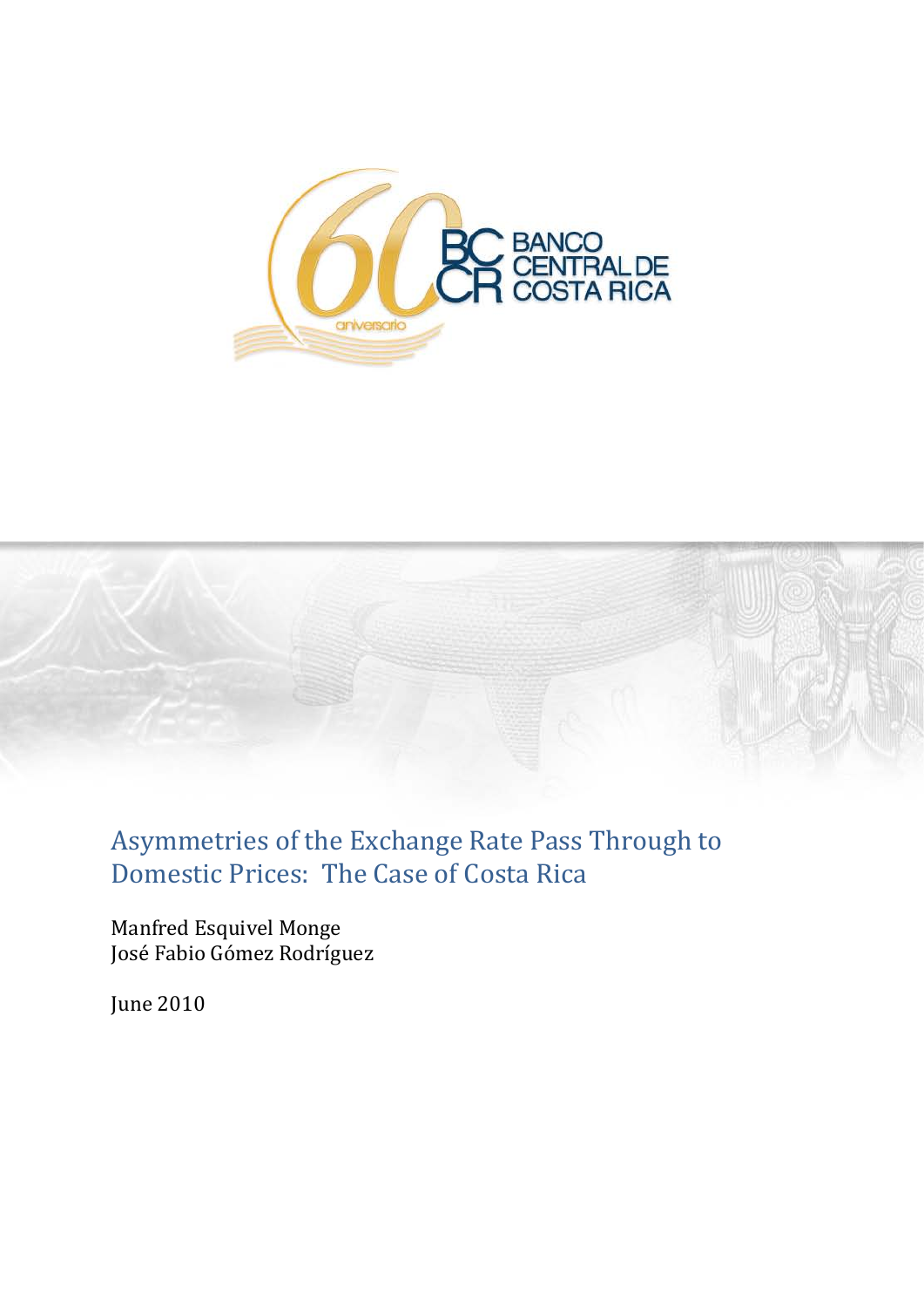Banco Central de Costa Rica División Económica DEC-DIE-DT-15-2010

Las ideas expresadas en este documento son del autor y no necesariamente representan las del Banco Central de Costa Rica La serie de documentos de Investigación del Departamento de Investigación Económica del Banco Central de Costa Rica puede encontrarse en www.bccr.fi.cr

The ideas expressed in this document are of the authors and do not necessarily represent those of the Central Bank of Costa Rica

The research paper series of the Economic Research Department of the Central Bank of Costa Rica can be found at www.bccr.fi.cr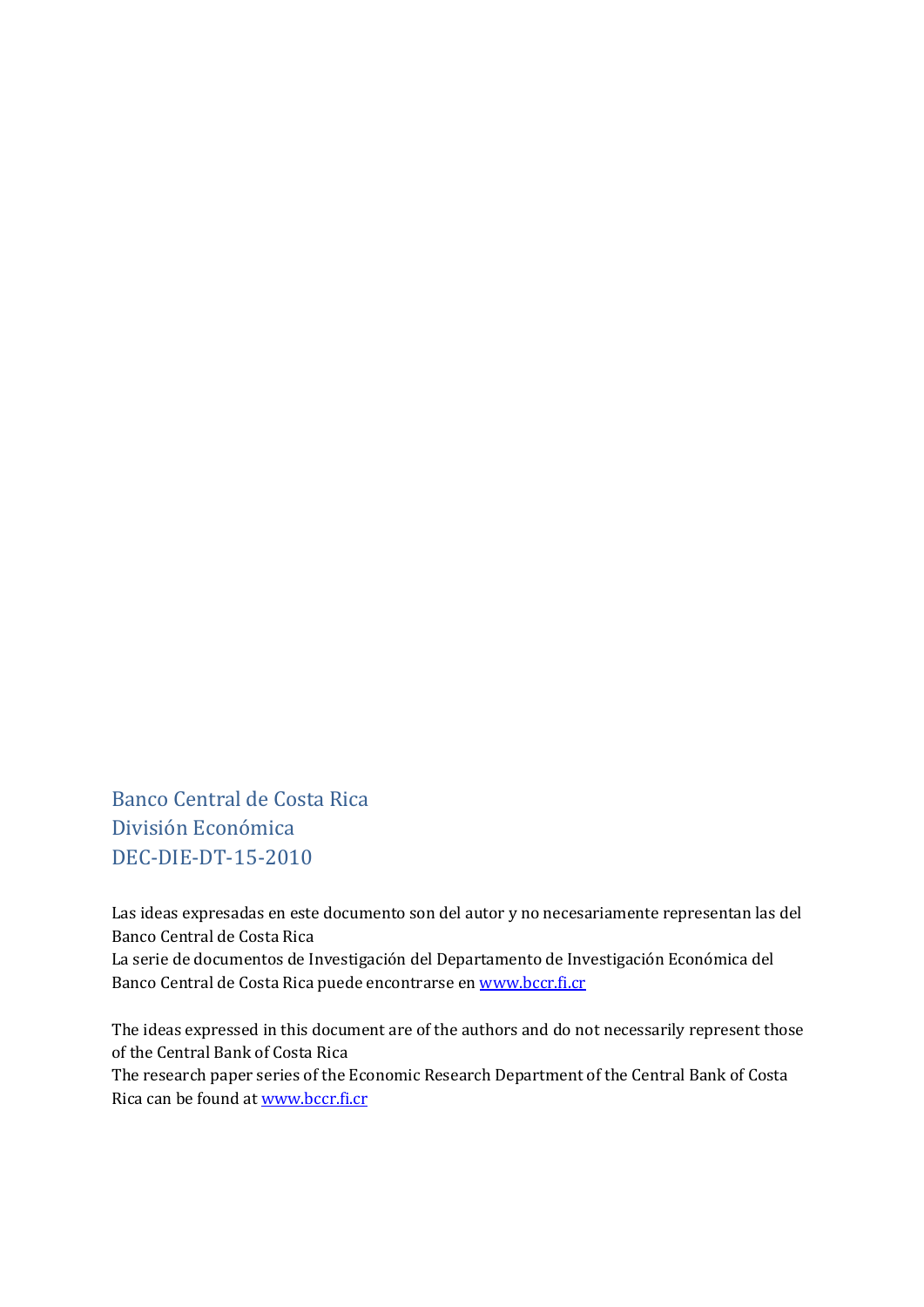### Asymmetries of the Exchange Rate Pass Through to Domestic Prices: The Case of Costa Rica.

Manfred Esquivel Monge<sup>1</sup> José Fabio Gómez Rodríg[u](#page-3-0)ez<sup>[2](#page-3-1)</sup>

#### Abstract

*By using a logistic smooth transition vector autoregressive model this paper examines whether the exchange rate had asymmetric effects on inflation in Costa Rica during the period 1991-2009. Three basic questions are tried to be answered: Is there any variable that significantly induces asymmetries on the exchange rate pass through? Do positive and negative shocks on exchange rate have symmetric effects on the price level? Is there any evidence that the size of the shocks determines the relative size of the impact on inflation of a given shock on the exchange rate? Among many variables, it is found that lagged change in oil prices is the most appropriate transition variable, which means that it induces the greatest asymmetric effects on the passthrough. On average, when this transition variable is above certain threshold level, the pass-through is two times higher. There is no strong evidence of sign or magnitude asymmetries, which means that the passthrough is expected to be essentially the same when there is a positive or a negative shock on the exchange rate and when such shocks are big or small.*

**Keywords:** Exchange rate pass through, inflation, depreciation, asymmetries, smooth transition models **JEL classification**: C32, C51, E31, E37

#### Resumen

-

*Haciendo uso de un modelo autoregresivo de transición suave logística este trabajo estudia si las variaciones del tipo de cambio tienen efectos asimétricos sobre la inflación en Costa Rica durante el periodo 1991-2009. Se trata de responder a tres preguntas básicas: ¿Existe alguna variable que induzca asimetrías estadísticamente significativas en el efecto traspaso del tipo de cambio? ¿Acaso es diferente el impacto sobre los precios internos de choques positivos y negativos sobre el tipo de cambio? ¿Hay alguna diferencia significativa entre el efecto traspaso de choques grandes y pequeños sobre el tipo de cambio? Entre una extensa cantidad de variables sometidas a prueba, se encuentra que rezagos de la variación anual de los precios del petróleo producen la mayor evidencia de asimetría en el efecto traspaso del tipo de cambio. En promedio cuando esta variable de transición se ubica por sobre cierto umbral, el efecto traspaso es casi la dos veces mayor. No se halla fuerte evidencia de asimetrías de magnitud ni de signo; es decir, se espera que el efecto traspaso sea esencialmente igual en respuesta ya sea a choques grandes o pequeños o bien a choques positivos o negativos sobre el tipo de cambio.*

**Palabras claves:** Efecto traspaso del tipo de cambio, inflación, depreciación, asimetrías, modelos de transición suave

**Clasificación JEL**: C32, C51, E31, E37

<span id="page-3-0"></span><sup>1</sup> Economic Research Department. Central Bank of Costa Rica. Email: esquivelmm@bccr.fi.cr

<span id="page-3-1"></span><sup>&</sup>lt;sup>2</sup> Department of Mathematics with Economics, Technische Universität Darmstadt. Email: gomez@mathematik.tu-darmstadt.de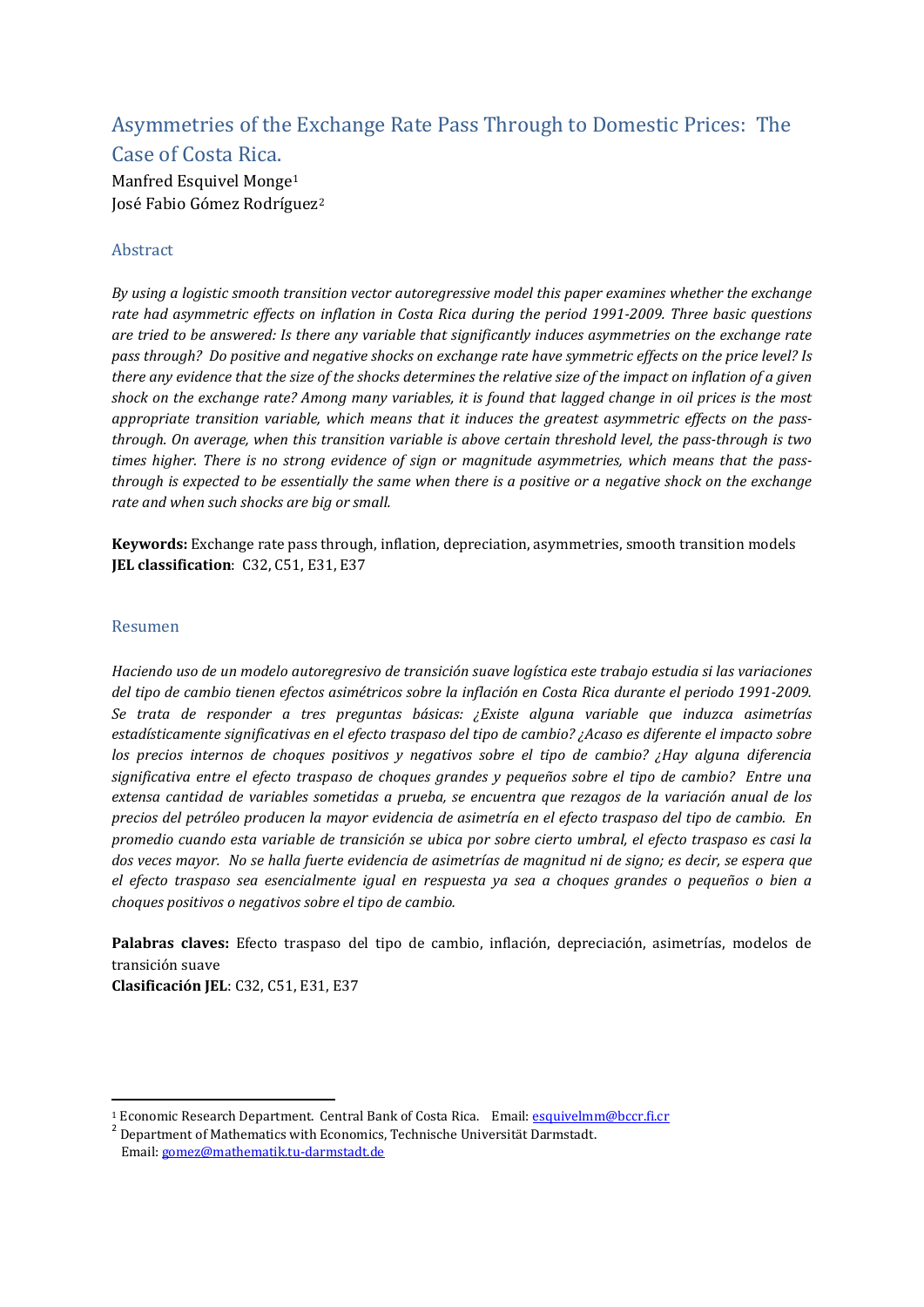## **Contents**

| 1. |                                                      | Introduction                                                                 | $\mathbf{1}$   |  |  |  |  |  |  |
|----|------------------------------------------------------|------------------------------------------------------------------------------|----------------|--|--|--|--|--|--|
| 2. |                                                      | Summary of Exchange Rate Regimes in Costa Rica                               | $\overline{2}$ |  |  |  |  |  |  |
| 3. |                                                      | Theoretical background                                                       | $\overline{4}$ |  |  |  |  |  |  |
|    | 3.1.                                                 | Modelling asymmetries in autoregressive systems of equations                 | $\overline{4}$ |  |  |  |  |  |  |
| 4. |                                                      | Methodology                                                                  | 6              |  |  |  |  |  |  |
|    | 4.1.                                                 | <b>Baseline Linear VAR</b>                                                   | 7              |  |  |  |  |  |  |
|    | 4.2.                                                 | Linearity tests                                                              | 7              |  |  |  |  |  |  |
|    | 4.3.                                                 | The two-dimensional grid search.                                             | 11             |  |  |  |  |  |  |
|    | 4.4.                                                 | Free estimation of the system.                                               | 13             |  |  |  |  |  |  |
|    | 4.5.                                                 | Measure of the Pass-Through based on Generalized Impulse Response Functions. | 14             |  |  |  |  |  |  |
| 5. |                                                      | Results                                                                      | 15             |  |  |  |  |  |  |
| 6. |                                                      | Conclusions                                                                  | 19             |  |  |  |  |  |  |
| 7. |                                                      | References                                                                   | 20             |  |  |  |  |  |  |
| 8. |                                                      | Appendices                                                                   | 22             |  |  |  |  |  |  |
|    | Appendix A                                           |                                                                              | 22             |  |  |  |  |  |  |
|    |                                                      | VAR specification                                                            | 22             |  |  |  |  |  |  |
|    | Appendix B                                           |                                                                              | 23             |  |  |  |  |  |  |
|    |                                                      | Grid search results                                                          | 23             |  |  |  |  |  |  |
|    |                                                      | <b>Initial values of VAR</b>                                                 | 24             |  |  |  |  |  |  |
|    |                                                      | Free estimated parameters                                                    | 25             |  |  |  |  |  |  |
|    | Appendix C                                           |                                                                              | 26             |  |  |  |  |  |  |
|    |                                                      | Appendix D:                                                                  | 27             |  |  |  |  |  |  |
|    |                                                      | Impulse response computation                                                 | 27             |  |  |  |  |  |  |
|    | Appendix E                                           |                                                                              | 29             |  |  |  |  |  |  |
|    | Pass-Through effects and confidence intervals.<br>29 |                                                                              |                |  |  |  |  |  |  |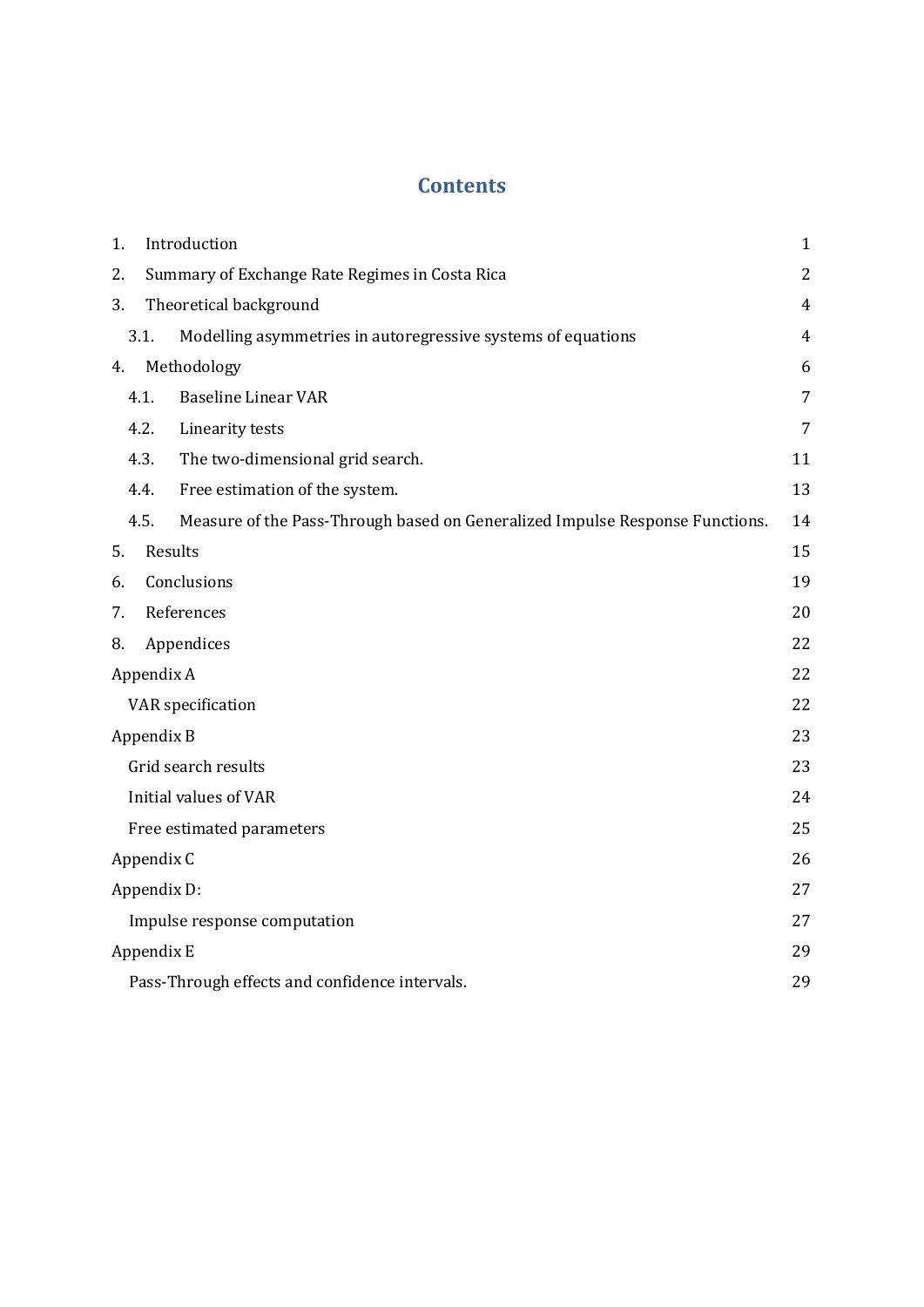### **1. Introduction**

<u>.</u>

Under any monetary scheme, one of the elements that determine a successful application of monetary policy is a good understanding of the process that generates inflation. When the authorities explicitly adopt an inflation targeting regime, such element acquires even more importance because most of the attention is centered on the ability of the Central Bank to achieve his inflation target.

It is widely accepted that in the long run inflation is almost fully explained by monetary imbalances. However the process of inflation in the short run is more complex. Part of this complexity comes from the way variations of the exchange rate are passed to variations in the general level of prices. Such phenomenon has been called pass through (PT) of the exchange rate and it has been the subject of many theoretical and empirical research.

The Central Bank of Costa Rica has devoted efforts to understand how this effect takes place in the Costa Rican economy and to quantify it. Among the studies on the subject are León, Morera and Ramos (2001), León, Laverde and Durán (2002) and Castrillo and Laverde (2008). Those studies share a common issue in its methodological approach; all of them assume that the PT is a lineal phenomenon.

There have been an incr[ea](#page-5-0)sing number of empirical papers supporting the idea that the PT might show asymmetries<sup>3</sup>. For instance it can be the case that the magnitude of the effect depends on the state of the economy. Highly inflationary environments, decreasing international reserves, production booms, all can be thought of as environments in which it is easier to pass a bigger portion of a given shock on the exchange rate to domestic prices of goods and services. If this is the case, state asymmetries would be present. It can also be the case that depreciations of the local currency have different impact on prices than those due to an appreciation; in this case there would be sign asymmetries. Finally, the size of the shock may matter; if big shocks have different relative impact on prices than small shocks, that will be evidence of size asymmetries.

If there are asymmetries on the mechanism that passes changes in the exchange rate to domestic prices, then conclusions about the magnitude of the PT measured by means of linear models can be misleading and so policy recommendations may lead to suboptimal results. This study extends the investigation of the PT effect in Costa Rica by analyzing the three kind of asymmetries mentioned above.

In order to investigate such subject, a logistic smooth transition vector autoregressive (LSTVAR) model is employed. Such approach has also been applied to Perú (Winkelried, 2003), Venezuela (Mendoza, 2004), Guatemala (Carpio and Mendoza, 2006) just to mention a few in Latin America.

<span id="page-5-0"></span><sup>3</sup> See Goldfang and Werlang (2000), Taylor (2000), Choudhri and Hakamura (2001), Winkelried (2003), Mendoza (2004) and Carpio and Mendoza (2006).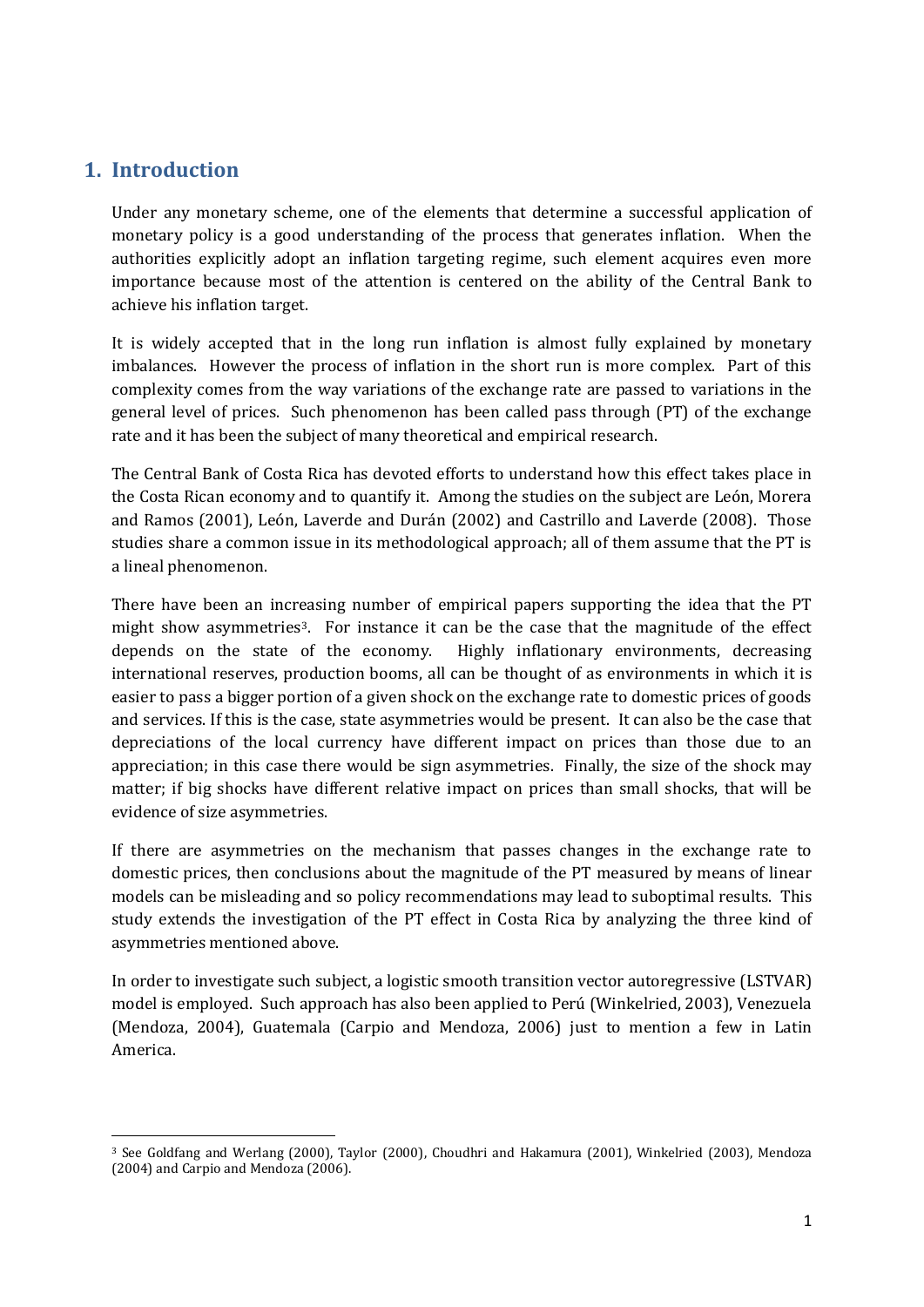The paper is organized as follows: Section 2 offers a brief historical summary of the exchange rate regimes that the Costa Rican Economy has undergone. After that, section 3 exposes a theoretical background focused on the advantages of using a non linear approach for modeling the PT of the exchange rate. Section 4 is devoted to methodological aspects; it explains with some detail all relevant aspects in estimating a LSTVAR and the generalized impulse response function needed to analyze the asymmetries of the PT effect. Section 5 offers a description of the main results of the document. Section 6 concludes while section 7 and 8 shows all relevant references and appendices respectively.

### **2. Summary of Exchange Rate Regimes in Costa Rica**

Costa Rican Economy has experienced several exchange rate regimes across history. Since the 1950's decade and up to the beginning of the 1980's a fixed Bretton Woods style scheme prevailed. Under such system, sporadic devaluations and revaluations occurred but were not quite common. Government avoided implementing such measures because they were associated with failures of the current economic policies.

By the beginning of the 1980's, the fixed exchange rate regime became unbearable when the country faced the consequences of the debt crisis. The Central Bank lost most of it foreign reserves and the country as a whole became unable to honor the external debt. During the period of the crises multiple exchange rate regimes functioned and coexisted with an informal market that sometimes showed a very large margin spread when compared with the official exchange rate.

The program implemented in 1984 to stabilize the economy brought about the adoption of an exchange rate regime more flexible. The nominal exchange rate started to be adjusted periodically and the sizes of the changes were very small. This was the begin[n](#page-6-0)ing of the system so called *minidevaluaciones* that was the official one for more than 20 years<sup>4</sup>. Such scheme is more formally known as a crawling peg. The Central Bank constantly intervened in order to keep the exchange rate close to a previously determined variation path. The goal was to keep the real exchange rate as constant as possible based on the purchase parity power criteria. This system was consistent with the process of structural adjustment by which authorities tried to enhance competitiveness of exports, to promote stable capital inflows, reach balance of payments equilibrium, to encourage a rational usage of international reserves, to inset the national economy in the world market and, at the same time, to adjust the exchange rate system to the prevailing conditions in the international monetary system.

The *minidevaluaciones* regime led to several positive and negative situations. Among the positive ones stand a reduction in the exchange rate uncertainty, a gradual approximation to an equilibrium exchange rate level and to boost competitiveness by avoiding real appreciation of the national currency. On the other hand, among the negative features the system contributed to generate inflationary inertia. The rate at which the currency would be devaluated was previously known and so easily passed to price adjustments. There were also incentives for

-

<span id="page-6-0"></span><sup>4</sup> There was a short period during 1992 in which a trial of flotation failed.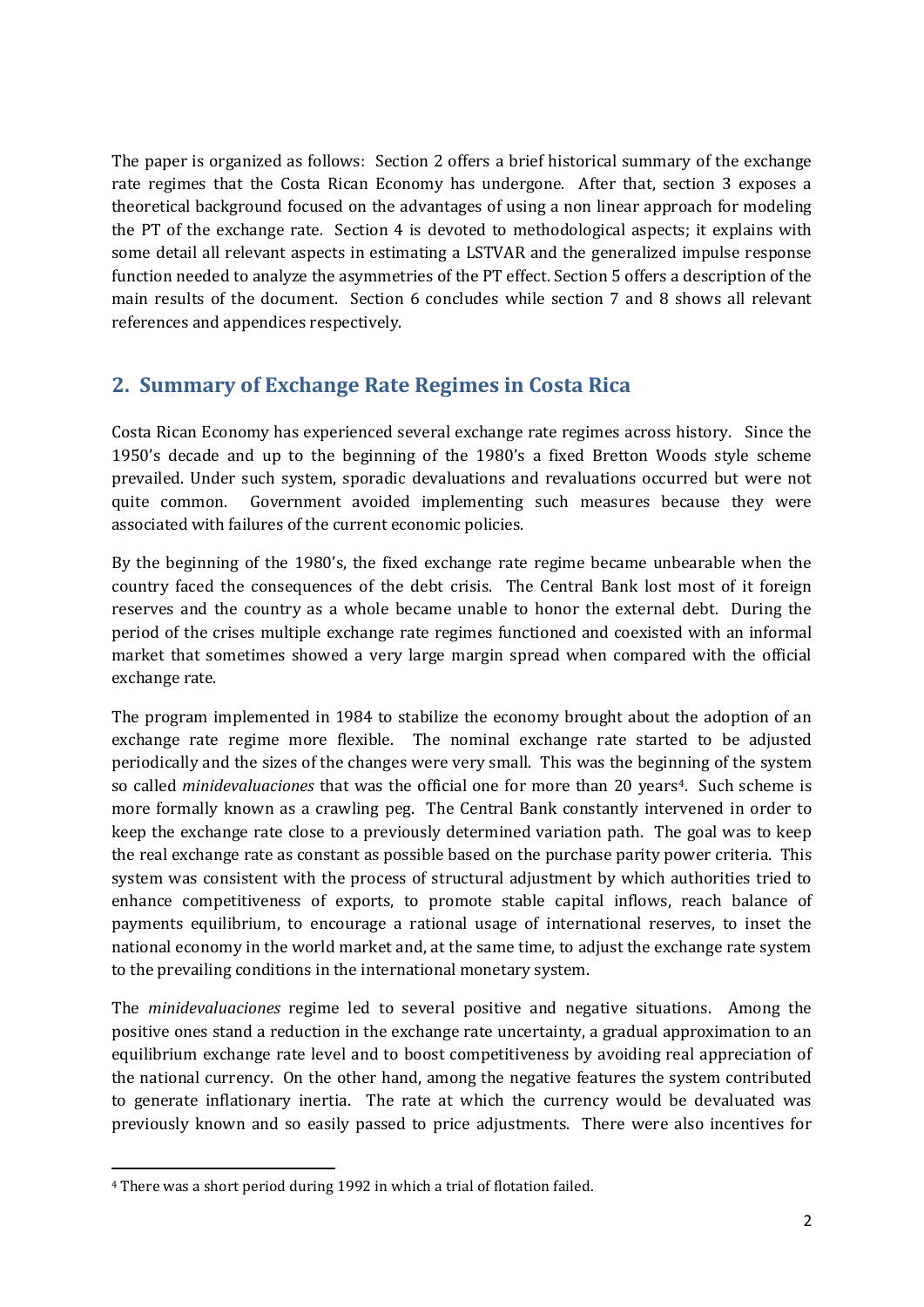short run capitals to enter the economy due to the low exchange rate uncertainty. Additionally, the constant intervention of the Central Bank generated high financial costs and reduced the effectiveness of the monetary policy. Finally, the regime also stimulated the dollarization of assets and liabilities, which increased vulnerability of the financial system.

The *minidevaluaciones* stop being the official system of exchange rate on October 17th 2006. Since then, the system is one of crawling bands whose initial width was moderate but it was meant to be increased. The regime was conceived as a transition stage since the goal is to implement managed floatation as part of an inflation targeting monetary policy regime. The lower and upper bounds of the band are determined by the Central Bank Board and they are allowed to change them according with the macroeconomic and financial conditions.

As Figure 1 shows, due to the excess supply of foreign currency at the beginning of the Crawling band regime, the exchange rate tended to be near the lower band. During this period the Central Bank bought foreign currency at the preset band's price. During the second half of 2007 such tendency reverted and by July 2008 the exchange rate touched the upper bound of the band and the Central Bank had to sell foreign currency. With some short exception periods, such behavior keeps going on until August 2009 when the Central Bank made their final intervention in the wholesale market. Since then the exchange rate has been determined solely by market forces.

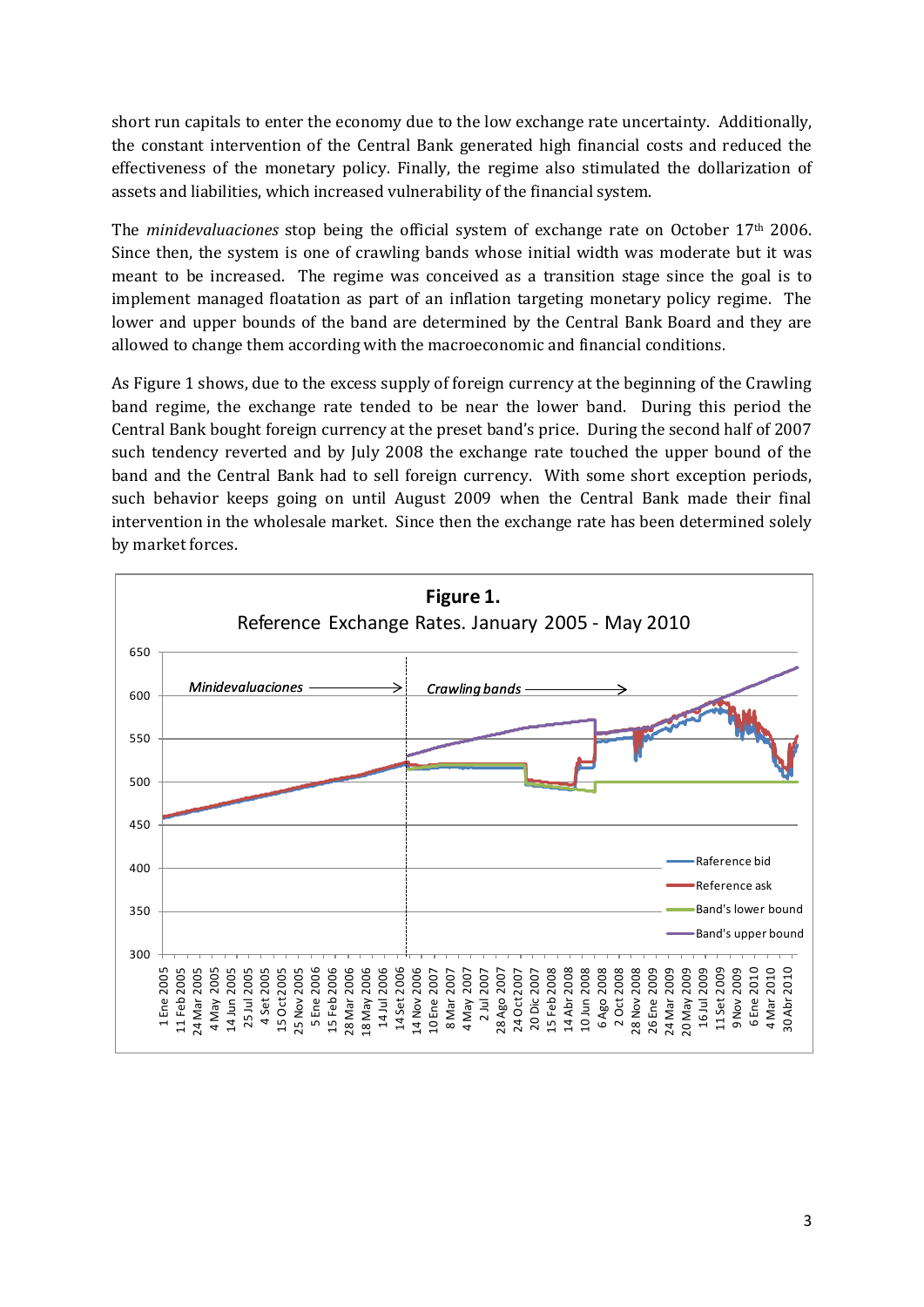## **3. Theoretical background**

#### **3.1. Modelling asymmetries in autoregressive systems of equations**

Numerous studies have found evidence that the PT of the exchange rate to domestic prices is an asymmetric phenomenon. This has been reported across a wide range of countries. Pollard and Coughlin (2004) report asymmetries in the response of US firms to variations in the exchange rate; Przystupa and Wróbel (2009) show evidence of the Poland case; Kumar (2004) reports similar results for the indian economy. In Latin America for instance, Winkelried (2003) exposes the case or Perú; Mendoza (2004) the case of Venezuela; Carpio and Mendoza (2006) report the Guatemalan case and Silva and Minella (2006) expose the Brazilian evidence.

The studies mentioned above, especially those applied to Latin American economies, share a common methodological line. Due to the frequent occurrence of structural breaks in the economic time series, and in order to capture the expected PT asymmetries caused by such breaks, they apply some form of regressive state dependant models.

The interest in applications that allow for non linear relations among economic time series has grown in the last two decades. A widely accepted line of work deals with regressive state dependant models. Those models describe the properties of the time series across different states or regimes and specify a rule that indicates when a regime switch occurs. Then the properties (conditional expectation and variance for instance) of the stochastic time series involved vary across regimes.

A wide range of regime switching regressive models have been applied in order to model such asymmetries. Most of the approaches can be classified in two groups depending on whether the regimes are deterministic or purely stochastic. When the regime at any time is known with 100% certainty, it is said that the regimes are deterministic. This is the case for instance when the state depends on past values of an observable variable. On the other hand, when agents have some degree of uncertainty, in other words they know only a probability that certain regime have occurred, then the system will be one of stochastic regimes. In the last case the typical methodological approach have been to use markovian models, while in the former, smooth transition autoregressive (STAR) and threshold models are typically employed.

Our interest in this section is to give a basic idea about the theory developed behind models of deterministic regimes with special interest in STAR models. Those are the kind of models that were applied in our empirical quantification of the PT in Costa Rica.

A good understanding of threshold models can be helpful in comprehending how STAR models work. If it is assumed that the regimes are deterministic, there will be some function mapping a known set of information (a variable  $\tau_t$  for example) to the regimes. Threshold models specifically assume that the difference between  $\tau_t$  and certain threshold parameter  $\kappa$  defines the regime.

The simplest threshold model is the *Self Exiting Threshold Autoregressive* (SETAR)<sup>5</sup> , which assumes that  $\tau_t$  is certain lag (*l*) of the time series that is being modeled  $(y_t)$ , this is  $\tau_t = y_{t-l}$  $\tau_t = y_{t-l}$  $\tau_t = y_{t-l}$ . A SETAR model then can be written down as:

-

<span id="page-8-0"></span><sup>5</sup> See Tom and Lim (1980).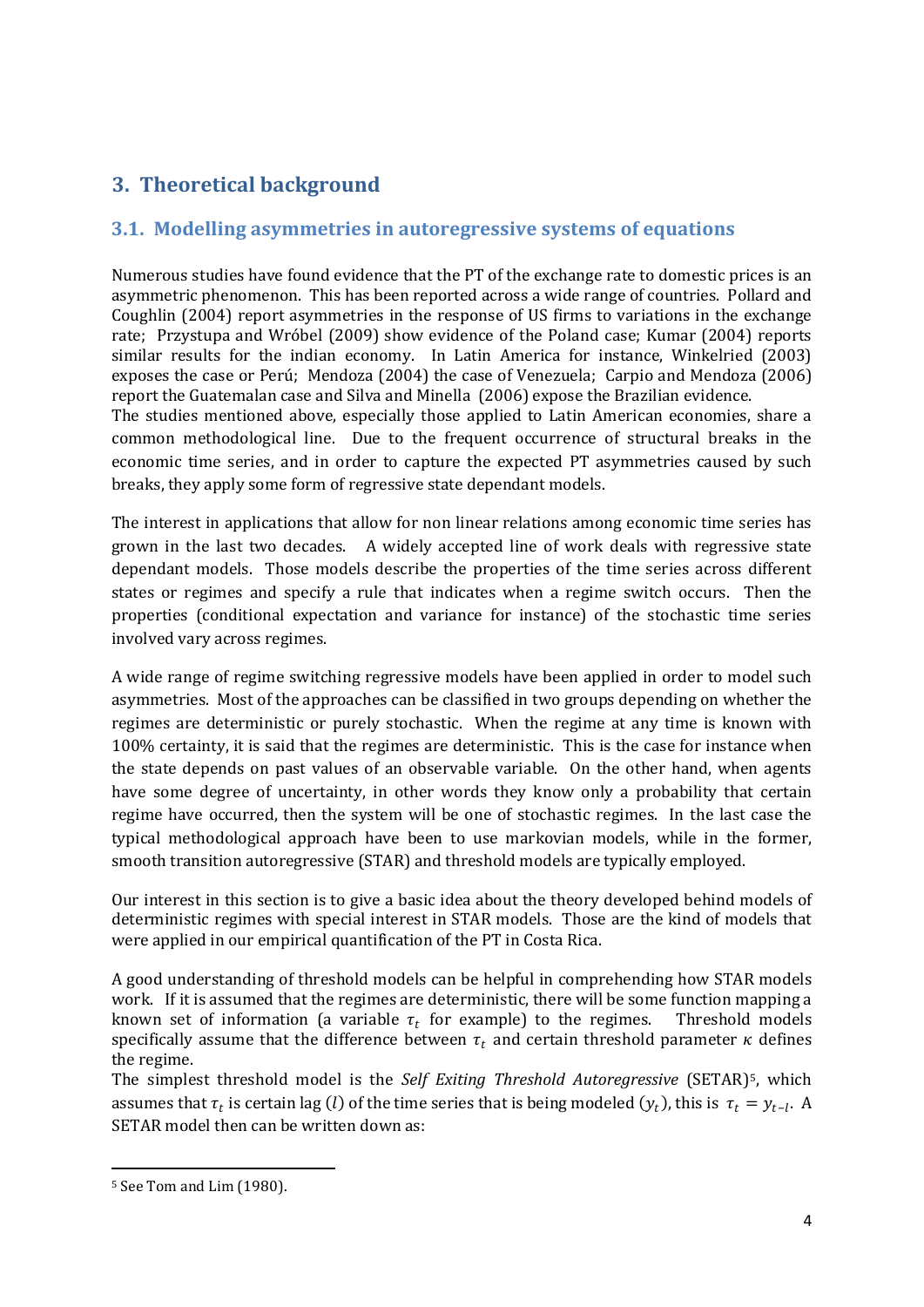$$
y_{t} = (\phi_{0} + \phi_{1} y_{t-1} + ... + \phi_{p} y_{t-p})(1 - I(y_{t-l} > \kappa)) + (\Phi_{0} + \Phi_{1} y_{t-1} + ... + \Phi_{p} y_{t-p})I(y_{t-l} > \kappa) + \mu_{t}
$$
(2.1)

Where,

-

$$
E(\mu_t | \Omega_{t-1}) = 0
$$
  
\n
$$
E(\mu_t^2 | \Omega_{t-1}) = \sigma^2
$$
  
\n
$$
\Omega_{t-1} = [y_{t-1}, y_{t-2}, ..., y_{t-p},]
$$
  
\n
$$
I(\Delta)
$$
 is an indicative function such that  $I(\Delta) = 1$  if  $\Delta$  is true and  $I(\Delta) = 0$  otherwise.

Notice that in this way the stochastic system is decomposed in two (or more)<sup>6</sup> lineal models, *variables.* When  $y_{t-l} > \kappa$  the system is governed by the  $\Phi_0, \Phi_1, ..., \Phi_p$  parameters and when each one describing a different relation between the dependant and the respe[ct](#page-9-0)ive explicative  $y_{t-l} < \kappa$  the system follows the dynamics of the  $\phi_0, \phi_1, ..., \phi_p$  parameters.

The intuition for modelling asymmetries by using thresholds models is quite appealing. Agents may well react differently to shocks depending on the state of the economy. In the case of SETAR models, such state is represented by lags of the same dependent variable and the switch from one regime to the other is discrete due to the fact that the function  $I(.)$  takes only two values, 0 or 1.

Although SETAR models allow for more flexibility than single-stage lineal models, they might be rigid for describing some potential asymmetric relationships among economic variables. If the indicative function  $I(.)$  can take a continuum of values into the interval  $[0,1]$ , then the switch between regimes is gradual, or say smooth. This is the case of the STAR models where agents are assumed to smoothly change their reaction to shocks depending on the values taken by the variable signaling the state of the economy. Hereafter such variable will be named transition variable.

Teräsvirta (1994) introduces the most popular STAR model which takes the following form:

$$
y_{t} = (\phi_{0} + \phi_{1}y_{t-1} + ... + \phi_{p}y_{t-p}) + (\Phi_{0} + \Phi_{1}y_{t-1} + ... + \Phi_{p}y_{t-p})F(\tau_{t-1}, \gamma, \kappa) + \mu_{t}
$$
(2.2)

Where  $\mu_{_t}$  and  $\Omega_{_{t-1}}$  are defined as in (2.1).  $\ F(.)$  is continuous, takes values in ]0,1[ and is called transition function. Most applications assume that  $F(.)$  is a logistic or exponential function. In this work the transition function will take the logistic form:

$$
F(\tau_{t-l}, \gamma, \kappa) = \frac{1}{1 + \exp\left[-\gamma \left(\tau_{t-l} - \kappa\right)\right]} \quad \text{con } \gamma > 0 \tag{2.3}
$$

Notice that equation (2.2) has parameters that constantly change with  $\tau_{t-l}$ . Then such expression allows for asymmetries in the relation of  $y_t$  with is past values as long as it keeps

<span id="page-9-0"></span><sup>6</sup> There can be more that two regimes if more than one threshold is defined. If there are H thresholds, then there will be H+1 regimes.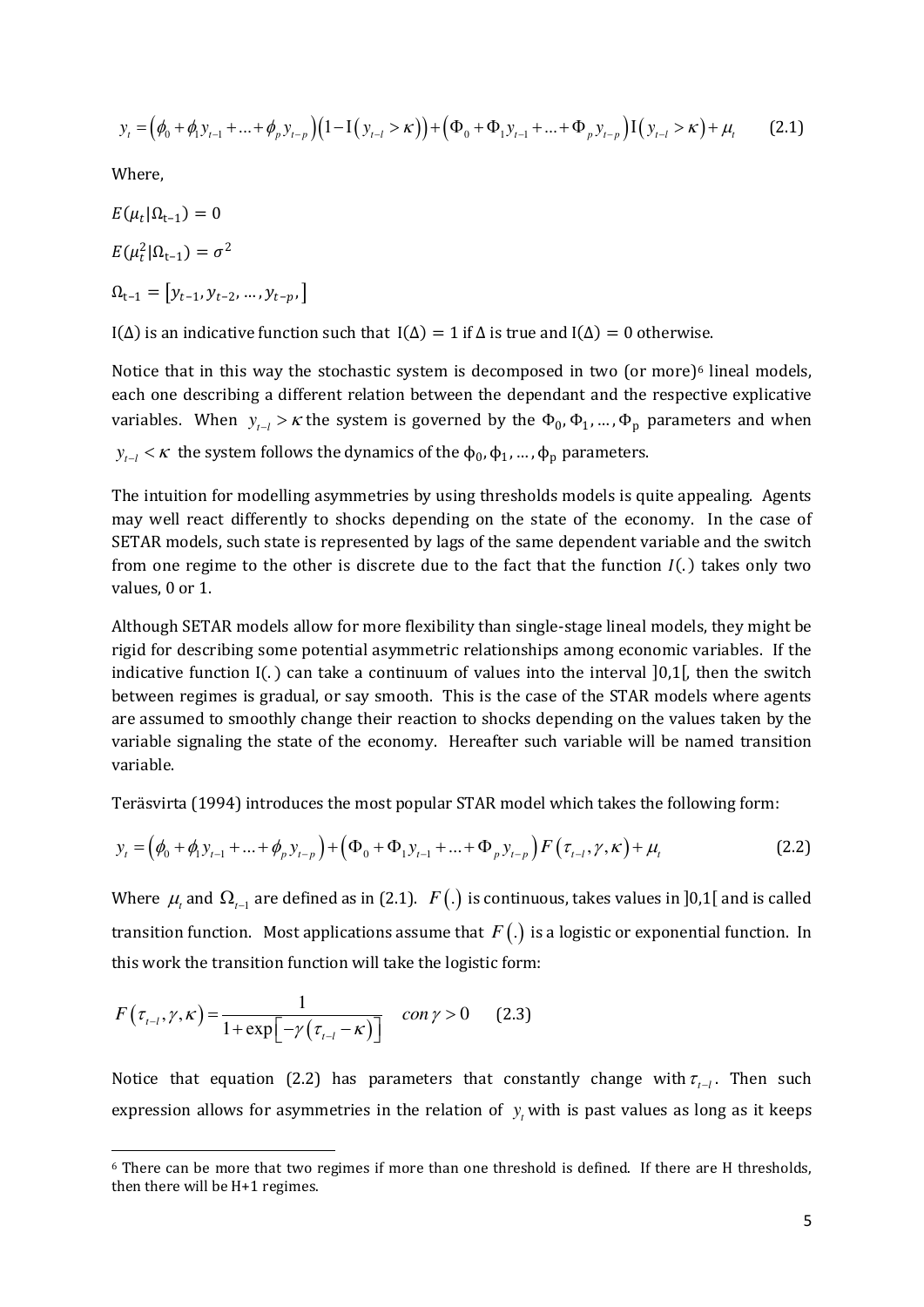away from the extreme cases where  $\lim_{(\tau_{t-1}-\kappa)\to\infty} F(\tau_{t-1},\gamma,\kappa) = 1$  or  $\lim_{(\tau_{t-1}-\kappa)\to-\infty} F(\tau_{t-1},\gamma,\kappa) = 0$ , in which case (2.2) collapses to a lineal expression with fixed parameters. The  $\gamma$  factor signals how fast the structural parameters adjust when  $\tau_{_{t-l}}$  changes.  $\kappa$  indicates the direction of such adjustments. It is said that threshold models are special cases of STAR models because they are generated from (2.2) when  $\gamma \rightarrow \infty$ . In this case a very small change in  $\tau_{t-l}$  discretely changes the relation between  $y_t$  and its lags.

Economic variables are often included in VAR models in order to allow for endogenous dynamics among them. The presence of asymmetr[ie](#page-10-0)s in such multivariate systems can be modeled as an extension of expression (2.2) as follows<sup>7</sup> .

$$
X_{t} = \Pi_{1} + \sum_{m=1}^{q} \phi_{m} X_{t-m} + \left[ \Pi_{2} + \sum_{m=1}^{q} \Phi_{m} X_{t-m} \right] F(\tau_{t-l}, \gamma, \kappa) + \varepsilon_{t} \quad (2.4)
$$

Where  $X_t$  is an  $(nx1)$  vector of endogenous variables;  $\Pi_1$  and  $\Pi_2$  are  $nx1$  vectors of regression constants;  $\phi_m$  and  $\Phi_m$  are, respectively,  $(nxn)$  matrices of coefficients of lineal and no lineal part of the model ; finally,  $F(\tau_{t-l}, \gamma, \kappa)$ ,  $\tau_{t-l}$ ,  $\gamma$  and  $\kappa$  are all defined as in (2.3).

A model like (2.4) is called Logistic Smooth Transition Vector Autoregresive (LSTVAR) and the estimation of the exchange rate PT that was carried out in this study is based on and approach alike.

According with Mendoza *op.cit.,* an LSTVAR is quite appealing for investigating the PT effect of the exchange rate since it endogenously generates the switch from one regime, associated with particular economic conditions or the level of certain variable, to another. This kind of non linear relationship is known as state asymmetry. Additionally, by using LSTVAR it is also possible to study sign and magnitude asymmetries. The former refers to the case in which the PT is different for positive and negative variations of the exchange rate. The last one indicates that the PT coefficient is sensible to the magnitude of the shocks affecting the exchange rate series.

#### **4. Methodology**

-

According to Granger and Teräsvirta (1993), the process of estimating a LSTVAR model can be divided in three stages. Firstly a lineal models must be fit, in this case we estimate a VAR with 4 variables. Secondly it has to be tested whether there is evidence of non linearity in that VAR. This is done by following Luukkonen, Saikkonen and Teräsvirta (1988). Lastly, if there is evidence rejecting linearity, then a sequence of tests hypothesis should lead to choose between a specific form of transition, a logistic or exponential. Here the line of Mendoza *op. cit.* and Mendoza and Pedagua *op. cit.* was followed, they omit the last stage arguing that for capturing asymmetries of the PT effect it is theoretically more attractive to use a logistic form for the transition.

<span id="page-10-0"></span><sup>7</sup> Extensive analysis of multivariate smooth transition models are offered in Granger and Teräsvirta (1993) and in Teräsvirta (1994). Mendoza (2006) offers a good survey on the subject.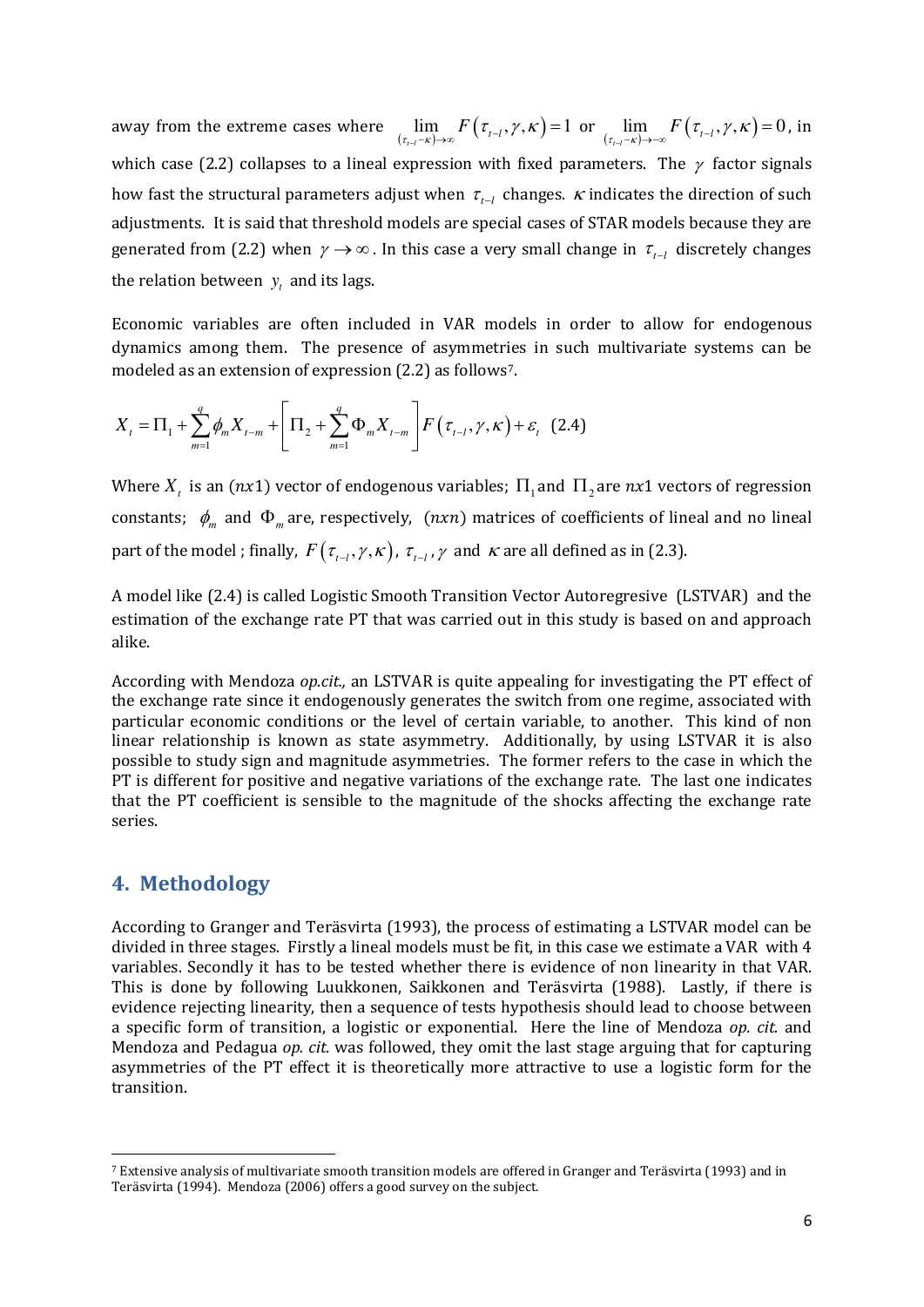#### **4.1.Baseline Linear VAR**

For studying the potential asymmetries of the PT effect in Costa Rica, this study is based on a VAR(4) model which constitutes the baseline model for carrying out an LSTVAR of the form (2.4). The four variables included in this VAR are: Percentage monthly change of the consumer price index ( $pic_t$ ), percentage monthly change of nominal exchange rate ( $de_t$ ), output GAP  $(gap_t)^8$  and real exchange rate misalignment  $(tcr_t)^9$ .

Those variables were selected based on past studies of Costa Rican exchange rate  $PT^{10}$  and adequateness of VAR adjustment. The sample consists of monthly data from January 199[1 u](#page-11-0)p to June 2009.

All variables of the initial VAR were stationary according to standard augmented Dickey Fuller (ADF) and Phillip Perron (PP) tests (see appendix A). By applying a sequence of Wald exclusion tests, lags 1 through 6, 8 and 12 were selected at 10% level of significance. As expected from the stationary properties of the endogenous, all inverse roots of the characteristic polynomial lie inside the unit circle, which indicates that the VAR is stationary (see appendix A).

The second step is to test if there is evidence of non linearities. Such tests can consume a lot of degrees of freedom, which in turn might generate non efficient estimations. In order to increase the degrees of freedom available we follow Mendoza *op.cit* and Mendoza and Pedagua *op.cit.* who work with a coefficient restricted VAR (subset VAR). This was done by means of applying a sequential LR test for taking out of the system one lag of variable at each sequence. The first candidate to be eliminated in each sequence was the less significative variable lag. Notice that at this level we are no longer working with VAR tools, we use SUR methods in order to compute the solution of the system.

#### **4.2.Linearity tests**

<u>.</u>

It will make no sense to estimate a non linear model in the case that there exists no evidence signaling that such approach is more appropriate for describing the relationship among the variables involved. From equation (2.4) it is clear that non linearity is determined by a specific transition variable( $\tau_{t-l}$ ).

The transition variable may be endogenous or exogenous to the system. Economic theory should suggest a collection of candidates. The linearity test and a grid search procedure (explained in the next section) must provide a way to discriminate among them.

The list of candidates for transition variable that were tested in this study include all endogenous variables of the system and its respective (1 through 12) lags; additionally the next list of variables were also tested: the change of international oil prices, M1, international reserves of the Central Bank, real exchange rate index, producer price index, a dollarization proxy and the degree of commercial openness of the economy. For those variables we took the change in the last quarter, the last semester and the last year. Additionally the respective 1 through 12 lags of those were also considered. Hence a total of 396 different transition variables were tested.

<sup>8</sup> The output GAP is constructed as the log difference between SA monthly index of economic activity and its Hodrick-Prescott trend computed with a smooth factor of 14200, which is the adequate factor for Costa Rican monthly time series according with Esquivel and Rojas (2007).

<sup>9</sup> Real exchange rate misalignment is computed as the log difference between SA multilateral real exchange rate index and its Hodrick-Prescott trend.

<span id="page-11-0"></span><sup>10</sup> See León, Morera and Ramos (2001); León, Laverde and Durán (2002); Castrillo and Laverde (2008).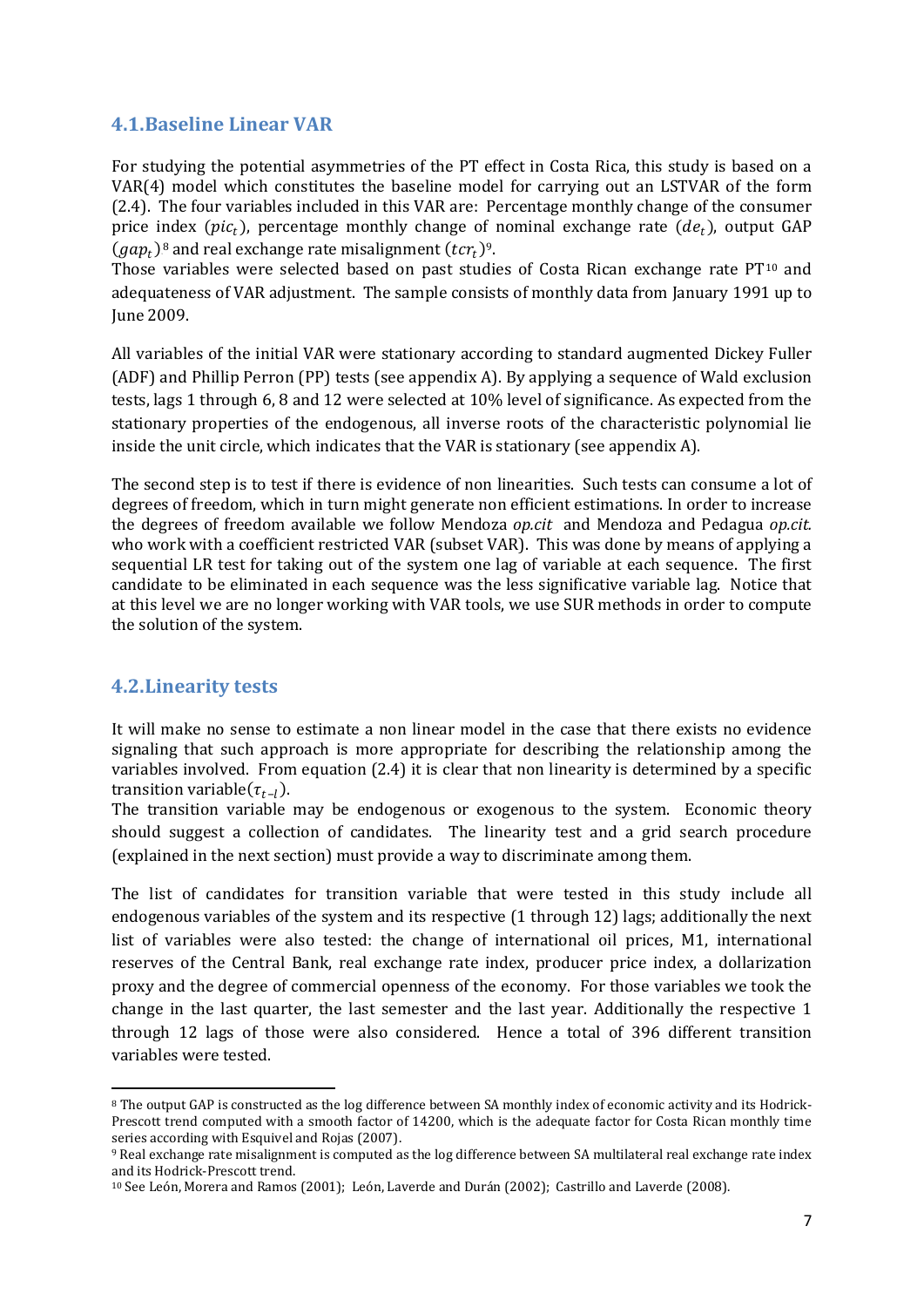For each possible candidate for transition variable (TV) a linearity test was applied. In this test the linear model is taken as the null hypothesis and a non linear model is the alternative. The intuition behind such contrast is to find out which variables seem to improve the estimation due to non linearity.

Strictly, the test should be applied on equation (2.4) and the hypotheses are:

 $H_0: \Phi_m = 0, \quad m = 1, 2, \dots q$  $H_a: \Phi_m \neq 0$  for at least one  $m = 1, 2, ...$  a

Notice though that there is a problem on nuisance parameters. Under the null, both  $\gamma$  and  $\kappa$ parameters are not identified. This would lead to a non standard distribution of the test statistic. In order to solve this, Luukkonen, Saikkonen and Teräsvirta *op.cit.* suggest considering a Taylor linearization of the function  $F(\tau_{t-l}, \gamma, \kappa)$ .

According to a third degree Taylor expansion  $F(\tau_{t-l}, \gamma, \kappa) \approx \frac{1}{4}$  $\frac{1}{4}\gamma(\tau_{t-l} - \kappa) - \frac{1}{48}$  $\frac{1}{48} \gamma^3 (\tau_{t-l} - \kappa)^3$ . In this case we can consider  $\kappa$  and  $\gamma$  as constants. This implies that the test we want to make has a third degree polynomial on  $\tau_{t-l}$ . The form of the new test would then be:

$$
H_0: X_t = \Pi_1 + \sum_{m=1}^q \phi_m \cdot y_{t-m} + \varepsilon_t.
$$
  

$$
H_a: X_t = \sum_{j=0}^3 (\Pi_j + \sum_{m=1}^q \Phi_m^j \cdot y_{t-m}) \tau_{t-l}^j + \varepsilon_t
$$

This test is much easier to compute and to interpret. It is as simple as to apply a LR test on the whole system by using SUR. The test statistic is:

.

$$
LR = T(\ln|\Omega_0| - \ln|\Omega_1|) \tag{3.1}
$$

Where  $\Omega_0$  and  $\Omega_1$  are the variance-covariance matrices of the linear (restricted) and non-linear (non restricted) systems respectively. This LR value has a  $\chi^2$  distribution, with degrees of freedom equal to the number of restricted coefficients.

According wi[th](#page-12-0) the literature, it is very common to reject linearity when applying the test to the whole system<sup>11</sup>. Then the tests were also applied in an equation by equation basis. In this case an F statistic was used:

$$
LM = \frac{\frac{SSR \, 0 - SSR \, 1}{\lambda_0}}{\frac{SSR \, 0}{T - \lambda_1}} \tag{3.2}
$$

-

Here  $SSR_0$  and  $SSR_1$  are the sum of square residuals of both, linear and non-linear systems respectively. T is the sample size,  $\lambda_0$  is the number of coefficients under the null and  $\lambda_1$  is the number of coefficients of the non restricted system. LM has an  $F_{\lambda _0,T-\lambda _1}$ distribution.

Table 1 shows a sample of the main results of the linearity tests. The first column lists the transition variable candidates and the second the respective lag. Odd columns from 3 through 9 are the corresponding *LM* statistic computed for each equation in the system according to(3.2). Even columns in the same range are the matching *P-values.* Finally the last two columns are the *LR* statistic computed from (3.1) and their *P-values*. In order to discriminate among candidates

<span id="page-12-0"></span><sup>11</sup> See Weise (1999), Winkelried *op. cit. ,* Mendoza *op. cit.* and Mendoza and Carpio *op. cit.*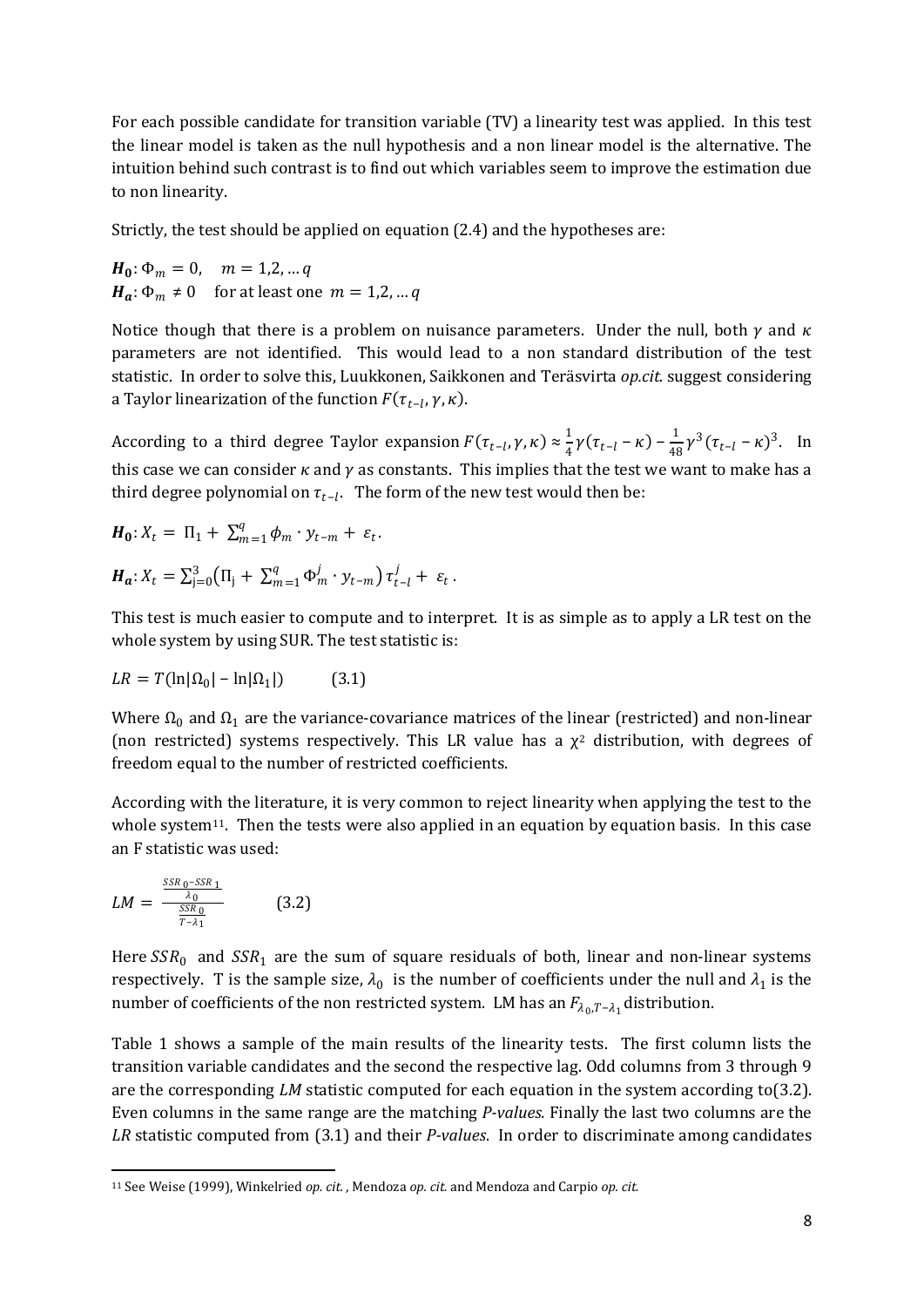for transition variable, the table is ordered according with two criteria. The candidates for which linearity was rejected in all four equations of the system are placed first. Then they were ordered, from high to low, in accordance with the respective *LR* value. Such ordering will place the best candidates at the top of the table.

From the table it is possible to note that among the strongest candidates for transition variable there are different lags of the change in the last *t* months of: Devaluation (DEt), log difference of monetary aggregates ( $DLM1_t$ ), log difference of Central Bank holdings of international reserves (DLRIN<sub>t</sub>) and log difference of oil price (DLPPET<sub>t</sub>). From a theoretical point of view, it seems reasonable to think about such variables as causing non linearity of the PT. When the economy faces shocks like a period of relatively high increase of oil prices, this causes an inflationary environment that probably will make agents pass more easily changes in nominal exchange rate to domestic prices. The same apply to positive shocks on monetary aggregates variables, when they are growing faster, eventually domestic prices will grow and it will turn easy to pass changes in nominal exchange rates. Finally, when the amount of international reserves is decreasing at a fast rate, the risk of devaluation goes up and so do devaluation expectations, that might facilitate to pass changes in devaluation more directly to domestic prices.

In order to decide which of those candidates to use for the LSTVAR free estimation, it would be better to pick the one t[hat](#page-13-0) causes less problems of estimation. Such election was made, as in other studies on the field<sup>12</sup> , by means of a *grid search* routine.

-

<span id="page-13-0"></span><sup>12</sup> Idem.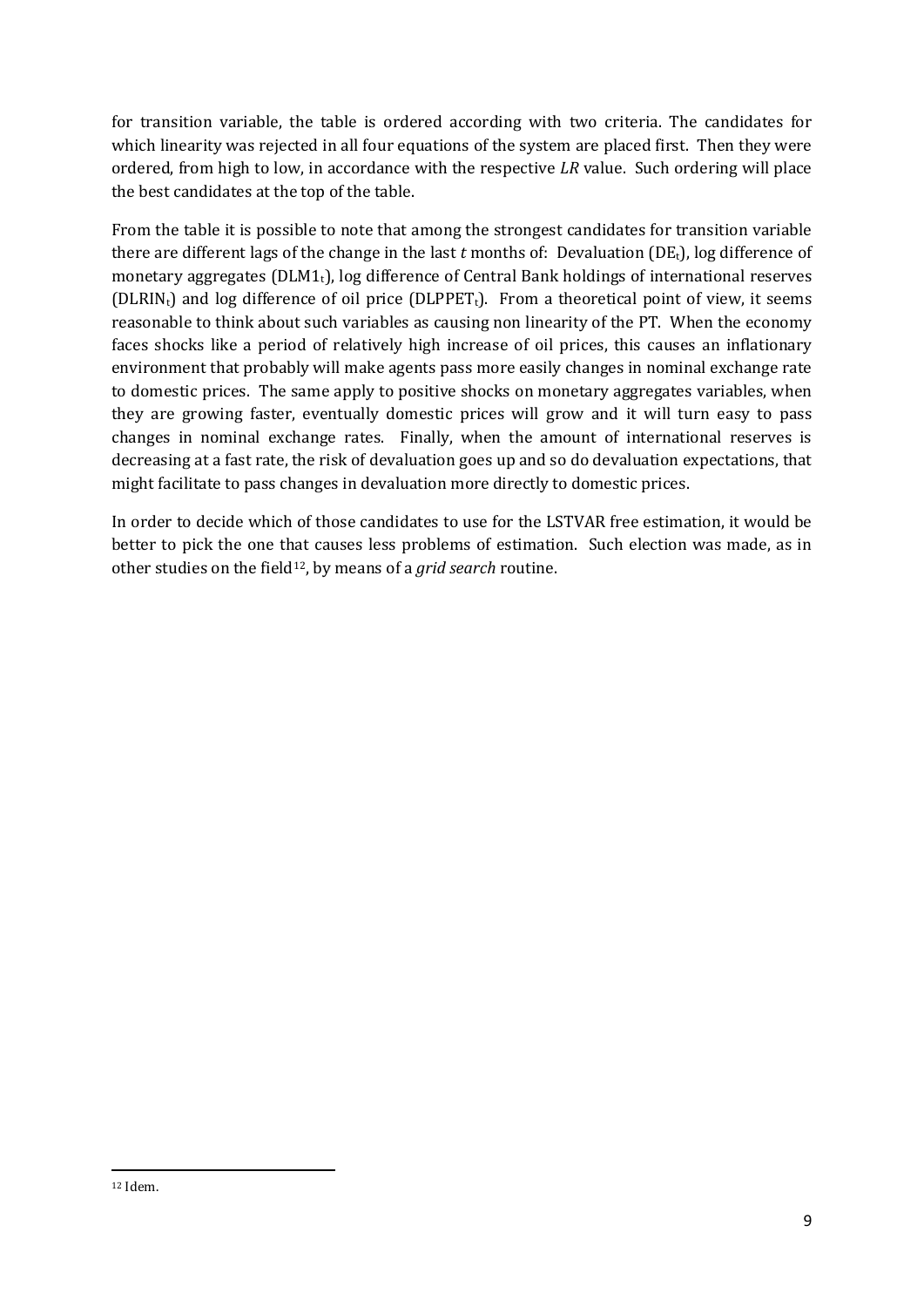### **Table 1**

# **Sample of the main results of the linearity tests**

| <b>Transition</b><br><b>Variable</b> | lag            | <b>F-Value</b><br>in Pic | <b>Prob</b> | <b>F-Value</b><br>in de | <b>Prob</b> | <b>F-Value</b><br>on Gap | Prob     | <b>F-Value</b><br>on Tcr | <b>Prob</b>            | $X^2-$<br><b>Value</b> | <b>Prob</b> |
|--------------------------------------|----------------|--------------------------|-------------|-------------------------|-------------|--------------------------|----------|--------------------------|------------------------|------------------------|-------------|
| $DE_{12}$                            | 5              | 1.49                     | 0.045       | 33.39                   | 0.000       | 1.54                     | 0.044    | 10.87                    | 0.00<br>$\overline{0}$ | 762.95                 | 0.000       |
| $DLM1_{12}$                          | 10             | 1.89                     | 0.003       | 30.22                   | 0.000       | 1.92                     | 0.005    | 8.42                     | 0.00<br>$\overline{0}$ | 684.54                 | 0.000       |
| DE <sub>6</sub>                      | 11             | 1.63                     | 0.018       | 25.01                   | 0.000       | 1.59                     | 0.034    | 5.59                     | 0.00<br>$\overline{0}$ | 661.47                 | 0.000       |
| DE <sub>6</sub>                      | 12             | 1.90                     | 0.003       | 22.25                   | 0.000       | 1.82                     | 0.009    | 6.67                     | 0.00<br>$\mathbf{0}$   | 659.27                 | 0.000       |
| DE <sub>6</sub>                      | 10             | 1.76                     | 0.007       | 23.76                   | 0.000       | 1.47                     | 0.065    | 5.23                     | 0.00<br>$\overline{0}$ | 654.82                 | 0.000       |
| $DLM1_{12}$                          | 12             | 1.99                     | 0.001       | 22.49                   | 0.000       | 2.02                     | 0.003    | 8.92                     | 0.00<br>$\overline{0}$ | 652.93                 | 0.000       |
| $DE_{12}$                            | 10             | 1.36                     | 0.093       | 21.97                   | 0.000       | 2.03                     | 0.002    | 6.32                     | 0.00<br>$\overline{0}$ | 639.24                 | 0.000       |
| $DLM1_{12}$                          | 11             | 1.95                     | 0.002       | 18.68                   | 0.000       | 2.21                     | 0.001    | 6.24                     | 0.00<br>$\mathbf{0}$   | 591.97                 | 0.000       |
| <b>DLITCER1</b><br>$\overline{2}$    | 9              | 1.50                     | 0.043       | 20.01                   | 0.000       | 1.40                     | 0.092    | 4.30                     | 0.00<br>$\overline{0}$ | 590.72                 | 0.000       |
| DLRIN <sub>12</sub>                  | 8              | 1.66                     | 0.015       | 16.38                   | 0.000       | 2.01                     | 0.003    | 5.54                     | 0.00<br>$\overline{0}$ | 566.97                 | 0.000       |
| $DLRIN_{12}$                         | 12             | 1.58                     | 0.025       | 15.64                   | 0.000       | 1.71                     | 0.017    | 4.91                     | 0.00<br>$\overline{0}$ | 564.66                 | 0.000       |
| $DLRIN_{12}$                         | 9              | 1.78                     | 0.006       | 13.12                   | 0.000       | 1.56                     | 0.040    | 4.43                     | 0.00<br>$\mathbf{0}$   | 554.58                 | 0.000       |
| $DLRIN_{12}$                         | $\mathcal{I}$  | 1.51                     | 0.040       | 12.06                   | 0.000       | 1.64                     | 0.026    | 7.45                     | 0.00<br>$\overline{0}$ | 526.91                 | 0.000       |
| DLRIN <sub>12</sub>                  | 11             | 1.69                     | 0.012       | 12.71                   | 0.000       | 1.66                     | 0.023    | 4.74                     | 0.00<br>$\overline{0}$ | 513.23                 | 0.000       |
| <b>DLPPET<sub>12</sub></b>           | 12             | 1.46                     | 0.054       | 15.83                   | 0.000       | 1.61                     | 0.030    | 5.72                     | 0.00<br>$\overline{0}$ | 512.17                 | 0.000       |
| $DLRIN_{12}$                         | 5              | 1.38                     | 0.087       | 12.00                   | 0.000       | 1.50                     | 0.056    | 6.91                     | 0.00<br>$\overline{0}$ | 503.47                 | 0.000       |
| <b>DLITCER1</b><br>$\overline{2}$    | 10             | 1.36                     | 0.094       | 13.06                   | 0.000       | 1.41                     | 0.090    | 4.96                     | 0.00<br>$\overline{0}$ | 502.75                 | 0.000       |
| DLRIN <sub>12</sub>                  | 10             | 1.42                     | 0.070       | 11.89                   | 0.000       | 1.52                     | 0.051    | 3.98                     | 0.00<br>$\overline{0}$ | 490.09                 | 0.000       |
| DPIC <sub>12</sub>                   | 11             | 1.62                     | 0.020       | 13.39                   | 0.000       | 1.59                     | 0.035    | 5.27                     | 0.00<br>$\overline{0}$ | 487.97                 | 0.000       |
| DLPPET <sub>12</sub>                 | 10             | 1.40                     | 0.076       | 10.13                   | 0.000       | 1.57                     | 0.038    | 5.99                     | 0.00<br>$\bf{0}$       | 483.67                 | 0.000       |
| m.                                   |                | $\ldots$                 | $\ldots$    | $\ldots$                | $\ldots$    | $\ldots$                 | $\ldots$ | $\ldots$                 | $\ldots$               | $\ldots$               | $\ldots$    |
| DE <sub>3</sub>                      | 2              | 0.80                     | 0.787       | 16.59                   | 0.000       | 1.61                     | 0.030    | 6.60                     | 0.00<br>$\overline{0}$ | 587.54                 | 0.000       |
| DE <sub>3</sub>                      | 10             | 1.01                     | 0.467       | 18.36                   | 0.000       | 1.10                     | 0.341    | 3.94                     | 0.00<br>$\mathbf{0}$   | 577.38                 | 0.000       |
| <b>DLITCER1</b><br>$\overline{2}$    | 2              | 1.03                     | 0.429       | 11.19                   | 0.000       | 1.28                     | 0.163    | 6.29                     | 0.00<br>$\theta$       | 536.79                 | 0.000       |
| DE <sub>6</sub>                      | 3              | $1.10\,$                 | 0.337       | 10.05                   | 0.000       | 1.29                     | 0.160    | 7.37                     | 0.00<br>$\mathbf{0}$   | 514.49                 | 0.000       |
| DLPPET <sub>12</sub>                 | 11             | 1.22                     | 0.198       | 14.70                   | 0.000       | 1.37                     | 0.109    | 7.17                     | 0.00<br>$\mathbf{0}$   | 511.91                 | 0.000       |
| DLPPET <sub>12</sub>                 | $\, 8$         | 1.04                     | 0.413       | 11.32                   | 0.000       | 1.22                     | 0.214    | 6.01                     | 0.00<br>$\overline{0}$ | 502.95                 | 0.000       |
| DLRIN <sub>12</sub>                  | 4              | 1.05                     | 0.408       | 12.68                   | 0.000       | 1.35                     | 0.119    | 6.78                     | 0.00<br>$\overline{0}$ | 492.38                 | 0.000       |
| <b>TCR</b>                           | 3              | 0.86                     | 0.707       | 10.70                   | 0.000       | 1.64                     | 0.026    | 4.72                     | 0.00<br>$\overline{0}$ | 486.58                 | 0.000       |
| $DE_{12}$                            | $\overline{2}$ | 1.19                     | 0.229       | 10.06                   | 0.000       | 1.24                     | 0.194    | 5.45                     | 0.00<br>$\overline{0}$ | 484.93                 | 0.000       |
| <b>DLITCER</b>                       | 5 <sup>5</sup> | 1.18                     | 0.238       | 9.67                    | 0.000       | 1.22                     | 0.211    | 4.93                     | 0.00<br>$\overline{0}$ | 481.73                 | 0.000       |
| $DE_{12}$                            | $\mathbf{1}$   | 1.07                     | 0.371       | 7.97                    | 0.000       | 1.20                     | 0.234    | 9.58                     | 0.00<br>$\bf{0}$       | 480.78                 | 0.000       |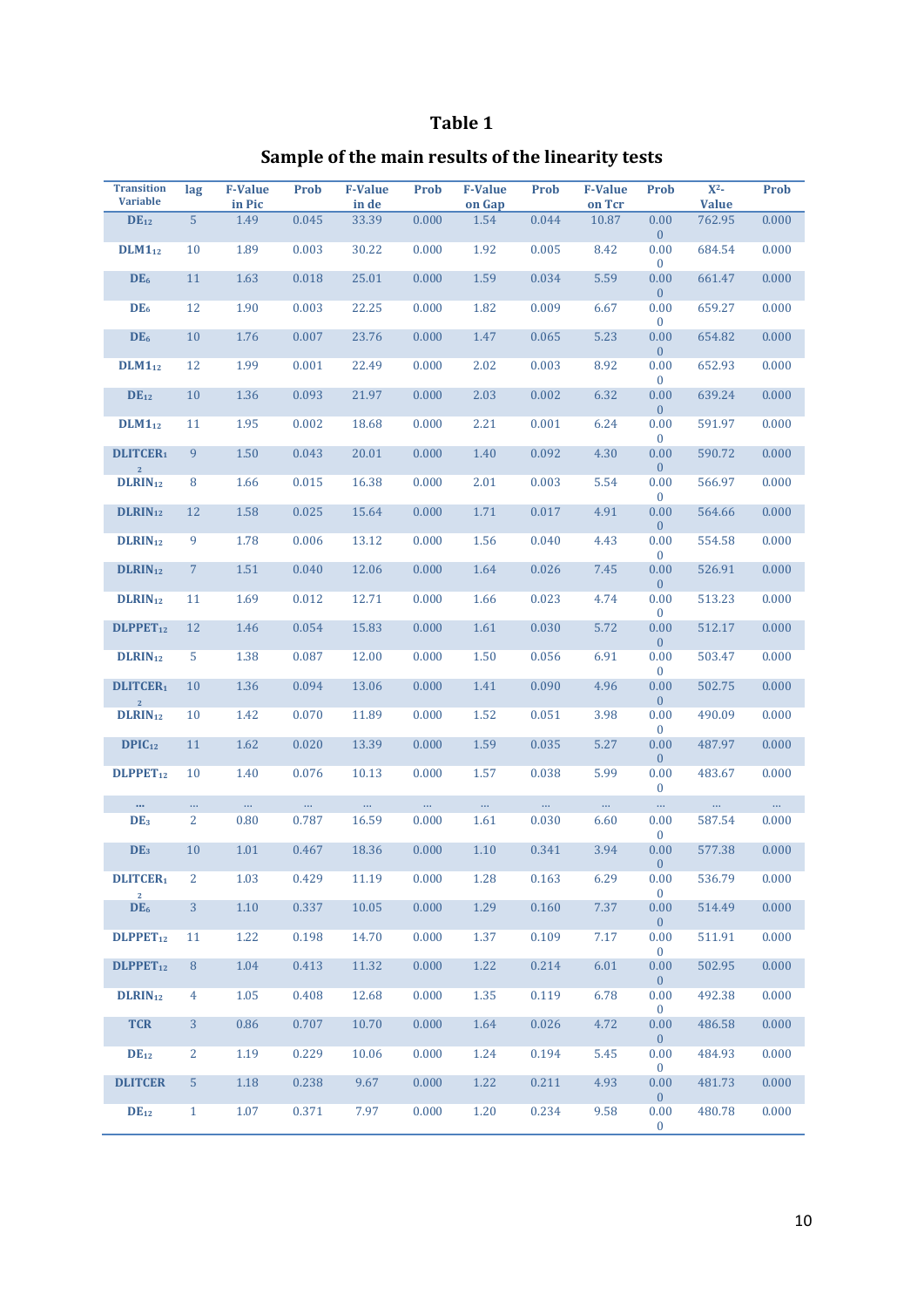#### **4.3.The two-dimensional grid search**

Due to the problem of nuisance parameters, the linearity test was applied to a Taylor approximation of the function of interest. It must be clear that up to this point the non linear system has not been estimated. In order to do so, the numerical algorithm for solving non linear SUR requires initial values for all parameters that are going to be estimated, including  $\gamma$  and  $\kappa$ . Then there is still the question of finding out those adequate initial values.

Mendoza *op.cit.* recommends an exhaustive search over possible initial values of  $\gamma$  and  $\kappa$ . This so called *grid search* or *two dimensional search* process also serves as a final method for discriminating among strong candidates for transition variables.

It is important to let the system endogenously generate initial values for  $\gamma$  and  $\kappa$ . It will be seen later that the free estimation of  $\gamma$  is particularly problematic. On the other hand, an *ad hoc* imposition of the initial value of  $\kappa$  may seem appealing. For instance, taking  $\kappa$  as the long run equilibrium level of the transition variable might seem reasonable. Notice though that such equilibrium level is not necessarily the level for which the system will change from a low to a high regime. It is better to let the system identify this critical level.

Once the list of candidates for transition variable has been reduced by means of the linearity tests, it is possible to have a good idea about an interval that contains an adequate initial value for  $\kappa$  for each candidate. On the other hand, the parameter  $\gamma$  in principle does not depend on which transition variable is chosen.

For a particular candidate for transition variable, the grid search consists of a systematic evaluation of different LSTVAR models with different pairs of  $\gamma$  and  $\kappa$ . Then the pair that yields a higher level of the likelihood function will be chosen as initial values for a later free estimation of the system. For each candidate the problem is then to find  $(\dot{\kappa}, \dot{\gamma})$  such that:

$$
(\dot{\kappa}, \dot{\gamma}) = \operatorname{argmax}_{(\kappa, \gamma) \in GxK} \ell(\Omega(\kappa, \gamma), \Pi(\kappa, \gamma)) \quad (3.3)
$$

Here G and K are the sets that contains all possible values for  $\gamma$  and  $\kappa$  respectively. If the likelihood function is normal, this would mean to find:

$$
(\dot{\kappa}, \dot{\gamma}) = \text{argmax}_{(\kappa, \gamma) \in GxK} \left[ -\frac{Tn \cdot \ln 2\pi}{2} + \frac{T \cdot \ln |\Omega^{-1}(\kappa, \gamma)|}{2} - \frac{Tn}{2} \right]
$$
(3.4)

Since only the second term of the right hand side of  $(3.4)$  is non constant across  $GxK$ , the problem is equivalent to find:

$$
\left(\dot{\kappa},\dot{\gamma}\right)=\operatorname{argmax}_{(\kappa,\gamma)\in GxK}\left[\tfrac{T\cdot\ln\left|\Omega^{-1}(\kappa,\gamma)\right|}{2}\right](3.5)
$$

The determinant function is multiplicative and  $\Omega(\kappa, \gamma)$  is positive definite (thus invertible), then the problem is reduced to find:

$$
(\dot{\kappa}, \dot{\gamma}) = \operatorname{argmin}_{(\kappa, \gamma) \in GxK} [\ln |\Omega(\kappa, \gamma)|] \tag{3.6}
$$

There is still the question about how to define *K* and *G*. It is important to set *K* such that each possible  $\kappa$  has enough observations below and above it. Those will be later the high and low regime observations in the LSTVAR. According with such criteria, a lower limit  $(11)$  and a high limit (hl) were set. Then *K* is defined as: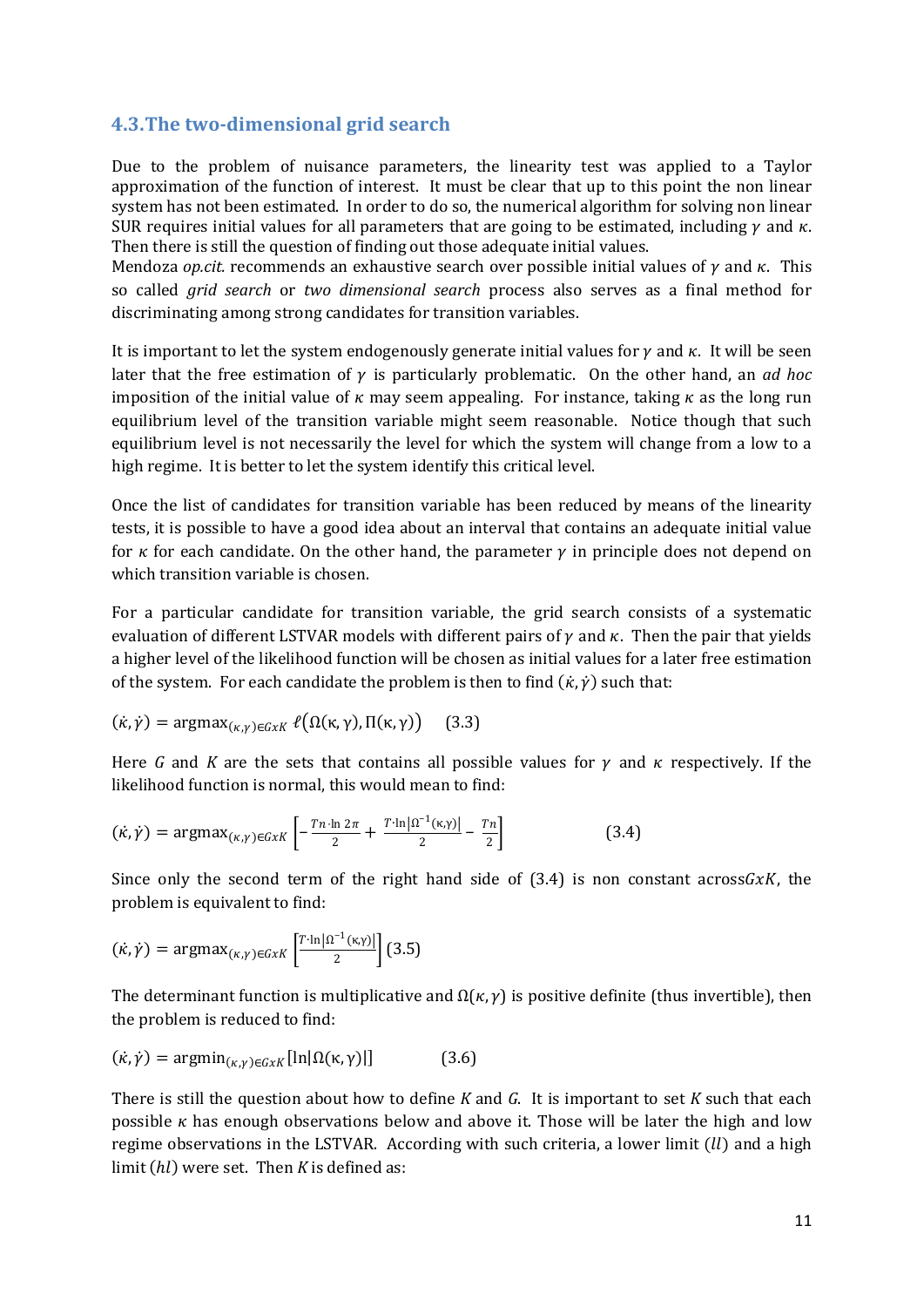$$
K := \left\{ \kappa \mid \kappa = ll + n \cdot \left( \frac{lh - ll}{20} \right), n \in \{0, 1, 2, ..., 20\} \right\}
$$

Notice that in this way the interval  $\lbrack ll, hl\rbrack$  is split into twenty parts and  $\kappa$  is allowed to take 21 possible values. When choosing among candidates for [tr](#page-16-0)ansition variables, those which generate values of  $\kappa$  far from the limits  $[ll, hl]$  were preferred<sup>13</sup>.

*G* consists of positive numbers that belong to the interval[0.5 80]. As mentioned before, the higher the value of  $\gamma$ , the faster the change from low regime to high regime. Several authors report a difficult estimation of  $\gamma$  and problems for estimating  $\kappa$  when  $\gamma$  is high<sup>14</sup>. In order to mitigate this problem, Granger and Teräsvirta *op.cit.* suggest specifying the value of  $\gamma$  relative to the magnitude of the standard deviation of the transition variable $(\sigma_{tv})$ <sup>15</sup>. In this study G is defined as:

$$
G := \left\{ \gamma \middle| \gamma = \frac{n}{2}, n \in \{1, 2, 3, ..., 160\} \right\}
$$

Notice though that since its values do not depend on the model, how to choose *G* is actually up to the researcher. Additionally, as mentioned above, higher values of  $\gamma$  will make difficult the estimation of  $\kappa$ , then we prefer transition variables that generate relatively low values of  $\gamma$  in the grid search*.*

The best behavior of the likelihood function in the grid search was found when the transition variable was the 10<sup>th</sup> lag of the annual change of oil prices ( $DLPPET_{12}^{-10}$ ), then this was the finally chosen transition variable. Figure 2 shows the result of the grid search for  $DLPPET_{12}^{-10}$ . The horizontal (X-Y) axes of the figure correspond to the range of values of  $\gamma$  and  $\kappa$  over which the search was applied, the vertical (Z) axis represents the logarithm of the determinant of the variance-covariance matrix of the LSTVAR estimation for the corresponding ( $\kappa$ , $\gamma$ ) pair.

When  $(\kappa, \gamma) = (-0.055, 18)$  there is an absolute min of ln $|\Omega(\kappa, \gamma)|$ , this is why this transition variable was chosen ov[er](#page-16-1) other strong candidates. The value of  $\kappa = -0.055$  is relatively far from the limits of the set  $K^{16}$  and  $\gamma = 18$  is a relatively small parameter, which favors a smooth transition between regimes. It is worth to mention that when other strong candidates for transition variables were analyzed, the respective grid search yielded values of  $\kappa$  close to the limits of *K*, which let few observation in one of the regimes, or very high values of  $\gamma$ , which is not appealing for an LSTVAR. Appendix B shows the results of the grid search for other strong candidates for transition variable.

<sup>14</sup> See Mendoza *op.cit.* and Carpio and Mendoza *op.cit.* for instance.

.<br>-

<sup>15</sup> In this case the transition function will take the form:  $F(\tau_{t-l}, \gamma, k) = \frac{1}{1 + exp[-\gamma(\tau_{t-l})^2]}$  $1+ exp\left[-\gamma(\tau_{t-l}-k)/\sigma_{tv}\right]$ 

<span id="page-16-0"></span><sup>&</sup>lt;sup>13</sup> This criteria is used in order to maximize the number of available observations in the high and low regime.

<span id="page-16-1"></span><sup>&</sup>lt;sup>16</sup> When *DLPPET*<sup>10</sup> is the transition variable, the limits of the set *C* are  $ll = -0.89$  and  $lh = 0.89$ .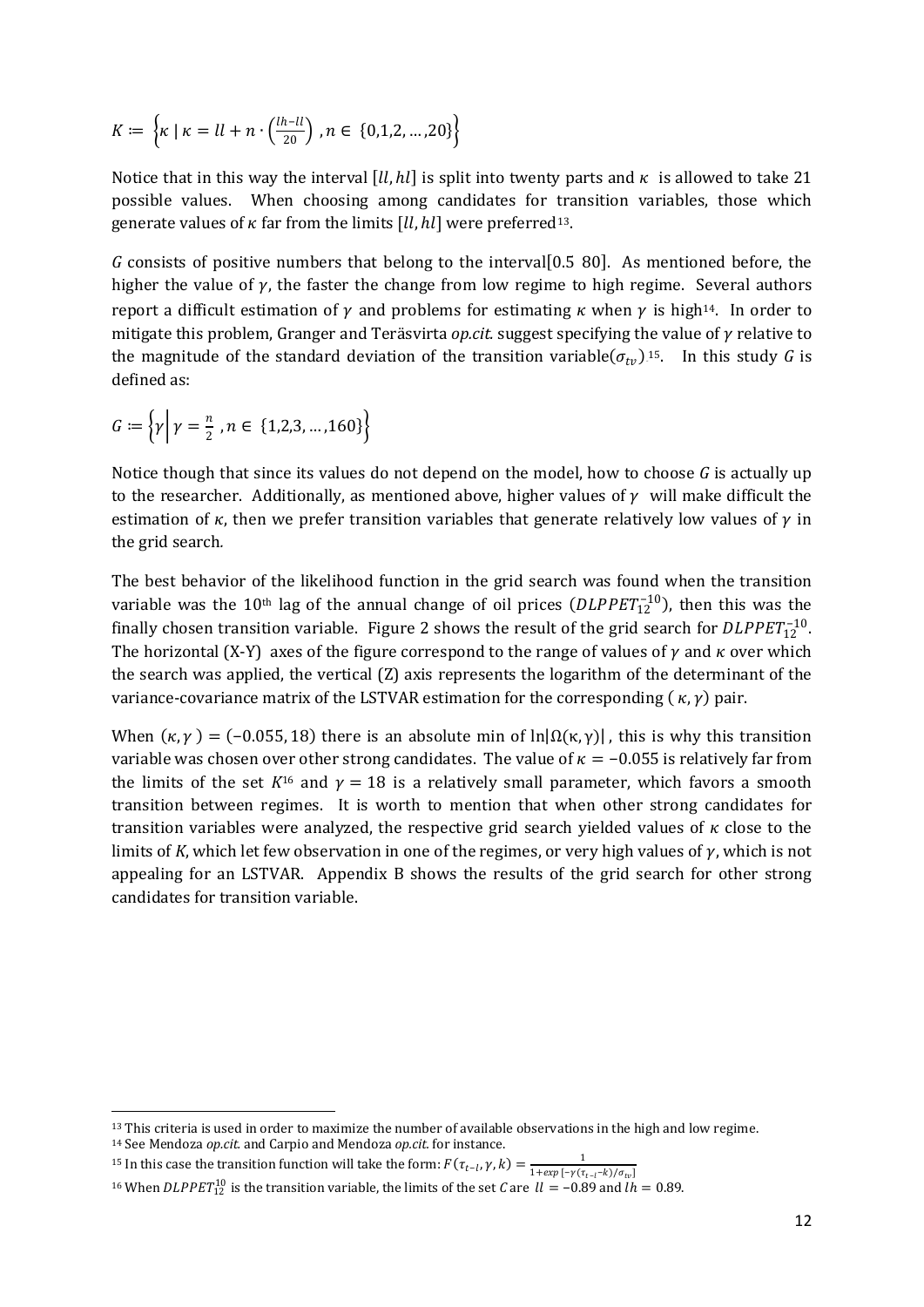

#### **4.4.Free estimation of the system**

Once a particular transition variable has been chosen, the result of the grid search provides initial values for all the coefficients of the system. Then it is possible to apply non linear SUR estimation in order to get a free estimation of all coefficients. This is when all the above process pays off. If the search for initial values was accurate, then it is not likely that the free estimation largely modifies the value of the coefficients.

There were some problems of overflow when trying to estimate freely the system as a whole. According with Mendoza *op.cit.* this is a common issue. Eviews algorithm for solving non linear SUR models finds difficulties especially when the  $\gamma$  coefficient is relatively high. In this case, the same author recommends fixing  $\gamma$  at the level found in the grid search process. This will not significantly affect the estimation of the remaining parameters because the transition function responds quite weakly to high values of  $\gamma$ .

Appendix B shows a comparison between the initial and free estimated values of the coefficients. As an example, the initial value of  $\kappa$  was set, according with the grid search, at a level of -0.055 while the free estimation of the LSTVAR sets it at -0.049, which is a relatively small change as expected when the two dimensional search is exhaustive. This final level and the one used for  $\gamma$  (which is 18) are the ones used for computing the impulse response functions and the corresponding PT estimations. Appendix C illustrates the historic level of the transition function and its shape when plotted against a sorted series of the transition variable.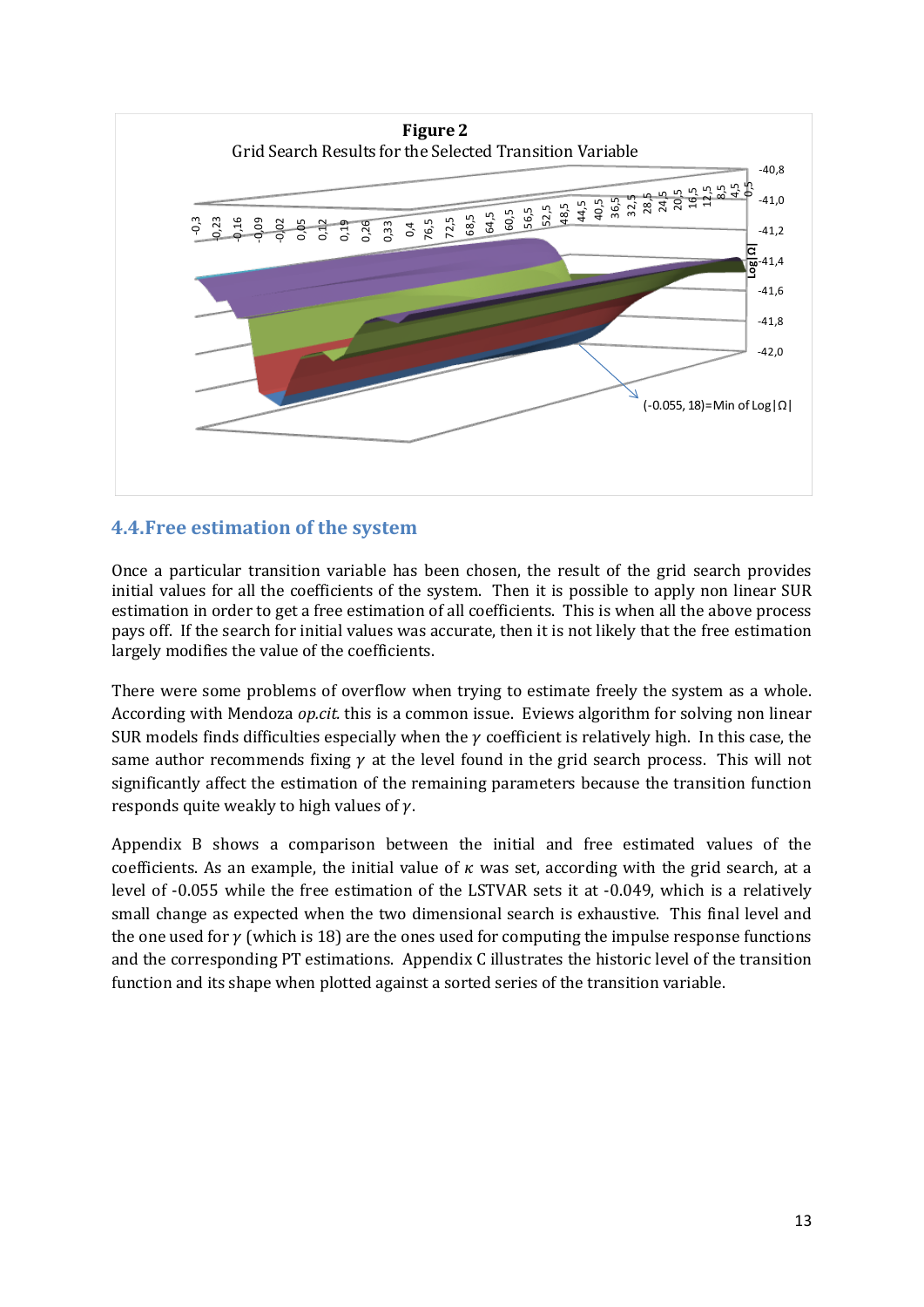#### **4.5. Measure of the Pass-Through based on Generalized Impulse Response Functions**

Due to the fact that impulse response functions of non linear models have no analytic form, in order to compute measures of the PT effect we rely on the proposal of Koop, Pesaran and Potter (1996) for dealing with multivariate nonlinear models. This is to conside[r th](#page-18-0)e impulse response function a random variable and, without imposing Gaussian assumptions<sup>17</sup>, to generate the socalled *Generalized Impulse Response Function (GIRF).* 

Consider the following LSTVAR which is a specific version of the general model (2.4).

$$
\begin{pmatrix} y_1 \\ y_2 \\ y_3 \\ y_4 \end{pmatrix}_t = \Pi_1 + \Sigma_{m=1}^q \Phi_m \cdot \begin{pmatrix} y_1 \\ y_2 \\ y_3 \\ y_4 \end{pmatrix}_{t-m} + \left[ \Pi_2 + \Sigma_{m=1}^q \Phi_m \cdot \begin{pmatrix} y_1 \\ y_2 \\ y_3 \\ y_4 \end{pmatrix}_{t-m} \right] \cdot F(\tau_{t-l}, \gamma, \kappa) + \begin{pmatrix} \epsilon_1 \\ \epsilon_2 \\ \epsilon_3 \\ \epsilon_4 \end{pmatrix}_t (3.7)
$$

Where,  $F(\tau_{t-l}, \gamma, \kappa) = \frac{1}{1 + e^{-\gamma(\gamma)}}$  $1+e^{-\gamma(\tau_{t-l}-\kappa)}$ 

-

In order to compute the GIRF, a definition of conditional expectation is needed. The interest is in knowing the value expectation of the *j-th* variable after *h* periods conditioned on the history until time *t-1* (that will be called  $Ω_{t-1}$ ) and a given shock (called  $S_{y_i}$ ) on the *i-th* variable at time *t.* Then the GIRF is derived by taking the difference between such conditional expectation and the same expectation, but conditioned only on a particular history realization  $\omega_{t-1} \in \Omega_{t-1}$ .

This is: 
$$
GIRF_{y_i}(y_j, h) = E(y_{j_{t+h}}| \varepsilon_{i_t} = S_{y_i}, \omega_{t-1}) - E(y_{j_{t+h}}|\omega_{t-1})
$$
 (3.8)

A particular history is, for instance, that the economy is experiencing high inflation, or that oil prices are growing at a high rate, etc. Notice that in addition to the shock which is given in the initial period, for computing the GIRF it is necessary to have a sequence of innovations which are obtained by means of simulating the model with the available information. By definition such a sequence has zero mean. The underlying assumption for this method is that the there are no sample variability, or that the non linear model is know.

The accumulated impulse response up to time  $H$  of  $y_j$  to shocks on  $y_i$  would then be:  $\sum_{h=1}^{H} GIRF_{y_i}(y_j, h)$  (3.9)

Since an expectation function and particularly a conditional expectation function is linear, computing the accumulated impulse response is the same as separately computing all expectation values and then calculate its difference, or to calculate all expectation differences period to period and then add them all.

$$
\sum_{h=1}^{H} GIRF_{y_i}(y_j, h) = E\left(\sum_{h=1}^{H} y_{j_{t+h}} \left| \varepsilon_{i_t} = S_{y_i}, \omega_{t-1}\right. \right) - E\left(\sum_{h=1}^{H} y_{j_{t+h}} \left| \omega_{t-1}\right.\right) \tag{3.10}
$$

<span id="page-18-0"></span><sup>17</sup> Notice that Gaussian assumptions will not be adequate when there exist contemporaneous dependence across shocks in the equations of the system.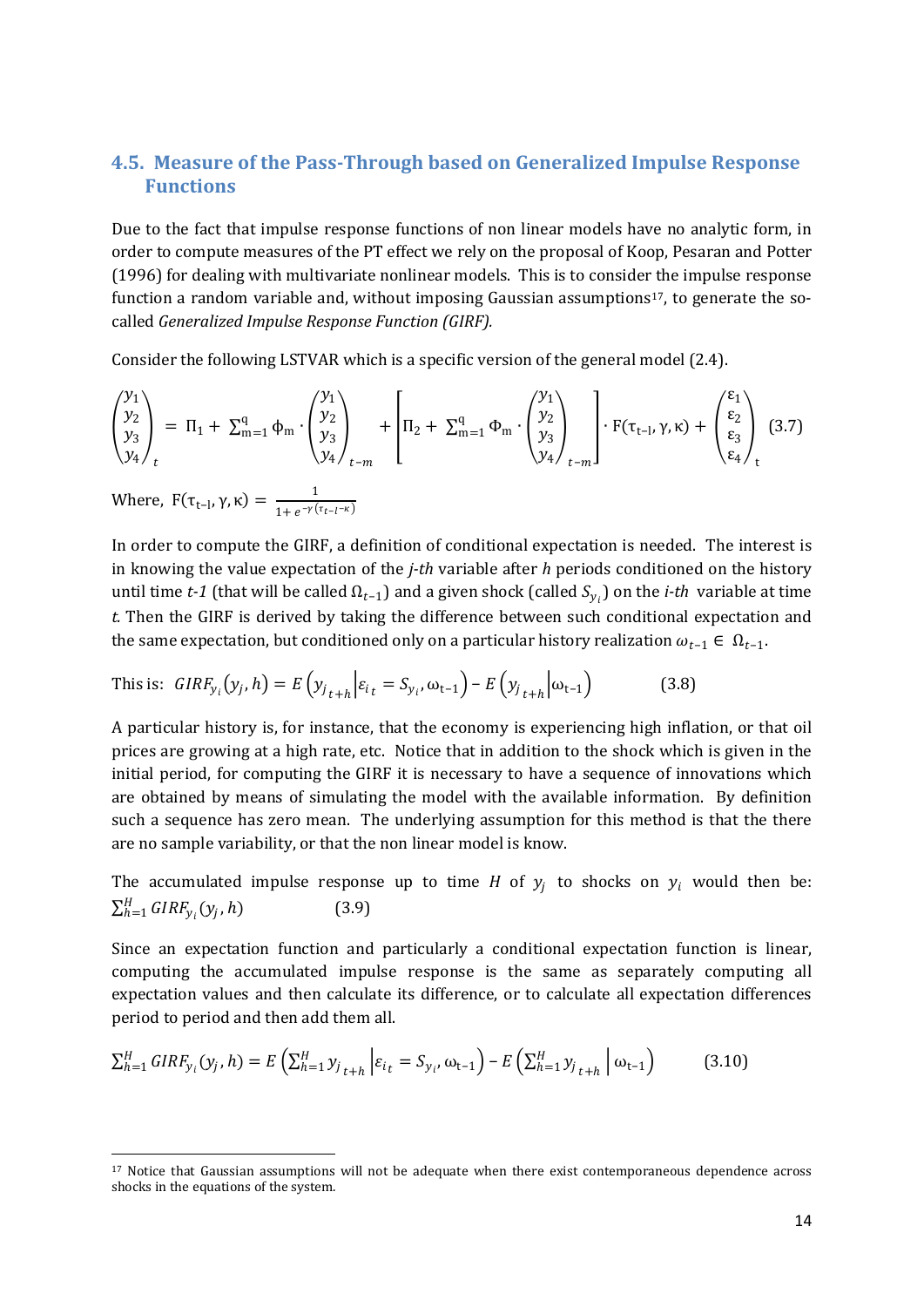Based on the GIRF definition, the PT of a shock on  $y_i$  over  $y_i$  after H periods is then computed as:

$$
PT_{H} = \frac{\sum_{h=1}^{H} GIRF_{y_{i}}(y_{j}, h)}{\sum_{h=1}^{H} GIRF_{y_{i}}(y_{i}, h)}
$$
(3.11)

Notice that since  $GIRF_{y_i}(y_j,h)$  is exactly  ${\partial y_j}_{t+h}/{\partial e_i}$ , then expression (3.11) can be rewritten as:

$$
PT_{H} = \frac{\sum_{h=1}^{H} \partial y_{j_{t+h}} / \partial \varepsilon_{i}}{\sum_{h=1}^{H} \partial y_{i_{t+h}} / \partial \varepsilon_{i}}
$$
(3.12)

Which is the same notation used in Goldfang and Werland (2000) and in most of the resent studies that apply LSTVAR to measure PT effects.

If in (3.11)  $y_i$  is devaluation and  $y_j$  is inflation, then by measuring the relative change in inflation up to period H as a consequence of a shock on depreciation on time 0 with respect to the accumulated response, up to period H, of the depreciation as a consequence of a [sh](#page-19-0)ock on itself in period 0, expression  $(3.11)$  prevents a potential overestimation of the PT effect<sup>18</sup>.

According to expression (3.11) computing the PT requires simulating the model H+1 periods ahead considering a history of the vector innovations  $\{e_t, e_{t+1}, e_{t+2}, ..., e_{t+H}\}$ , where  $e_t = (\varepsilon_1, \varepsilon_2, \varepsilon_3, \varepsilon_4)'_t$ . In order to simulate whether it is a low or high regime shock, the particular history is constructed by means of bootstrapping from the corresponding collection of vector errors of the free estimated system. Appendix D offers a detailed explanation about how the PT is computed.

Asymmetries are tested is by comparing the PT effect that the LSTVAR generates when different definitions of shocks are provided. As explained in appendix D, we rely on the Cholesky decomposition of the residual variance-covariance matrix such that the series of vector innovations can be expressed as  $e_t = Av_t$ , were matrix A is the upper Cholesky factor. Then if we want to give variable two a shock of a size equivalent to one standard deviation, we must set  $v_t = (0, 1, 0, 0)'$ ; a negative shock of three standard deviation will require to set  $v_t =$ (0, −3, 0, 0)′ and so on.

#### **5. Results**

-

With the lagged variation of oil prices as the transition variable, the estimated LSTVAR shows evidence of important state asymmetries of the PT effect and almost no proof of either sign or size asymmetries for the sample of Costa Rican data. Those results are summarized in Table 2, which includes the most important outcomes of this study.

Regarding the organization of Table 2, notice that all relevant PT estimations are located into the six columns under the title *Pass-Through Effect*. The three main rows of the body of the chart refer to the high and low regimes and the linear case. The high and low regime determines whether the shock on devaluation is given when the 10<sup>th</sup> lag of annual oil prices change is higher or lower than the critical level of -4.9%. By comparing those two rows it is possible to know about potential state asymmetries.

<span id="page-19-0"></span><sup>18</sup> See Goldfang and Werland *op.cit.*.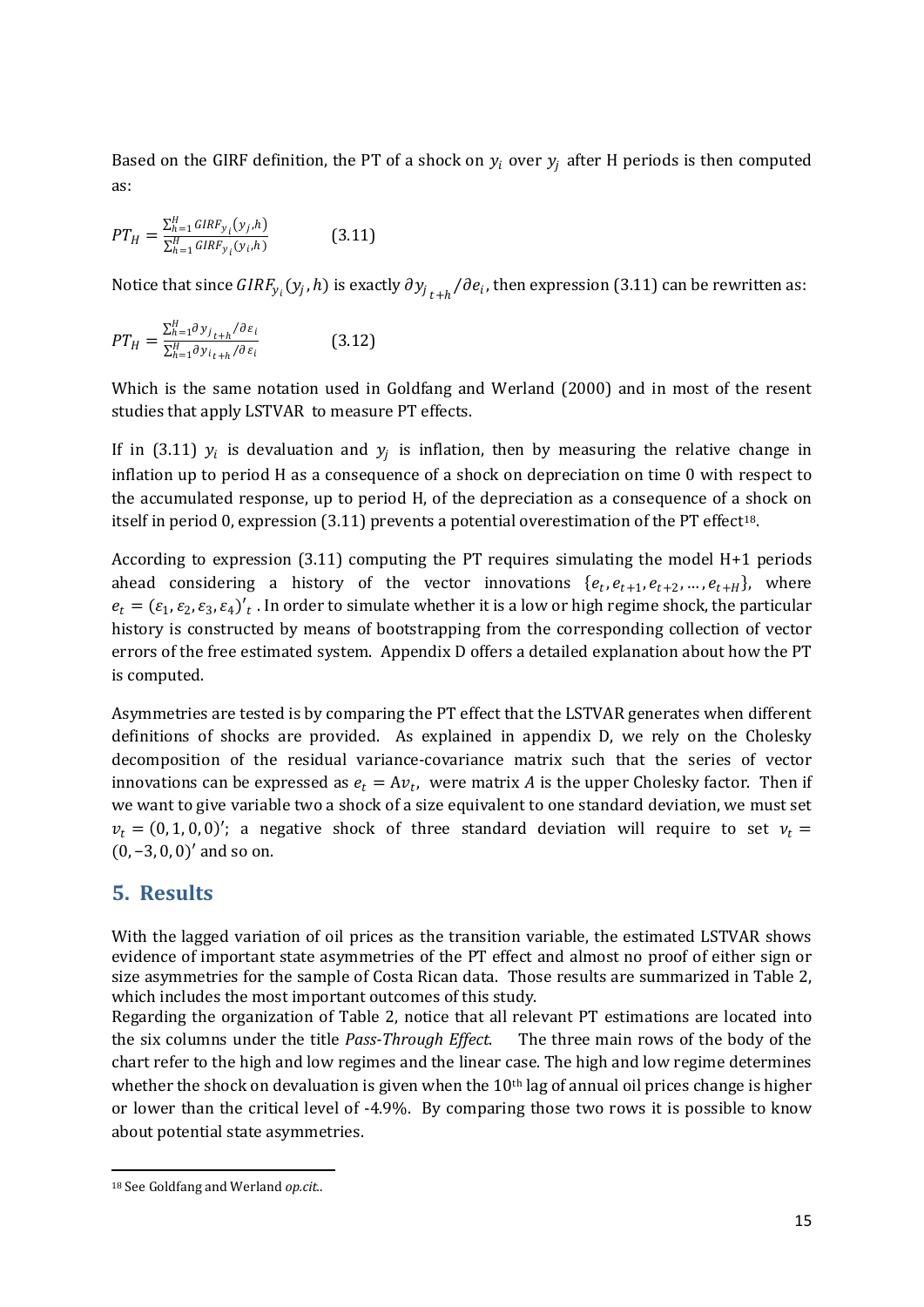Secondary rows correspond to different size of the shocks. We considered only two cases: a *small* shock (one standard deviation) and a big shock (three standard deviations) in devaluation. Note that in this case the small and big shocks are equivalent to 0.8% and 2.4% monthly devaluation respectively. By comparing those secondary rows it is possible to reach conclusions about possible magnitude asymmetries.

Columns under the titles: *Positive Shocks(%)* and *Negative Shocks(%)* are self explained. Notice though that we also organized in columns the horizons of the PT estimations. Then by comparing the corresponding 6, 12 or 24 months of positive and negative shocks it will be possible to know about any possible sign asymmetry.

In order to contrast results, we present a linear estimation of the PT effect. Such estimation comes from the impulse response functions applied to the initial VAR(4) which was the baseline model for the LSTVAR.

Let us focus firstly on state asymmetries. Notice that the PT in high regime is consistently higher than the low regime PT. This is the case for positive and negative shocks, for every horizon larger than 6 months and for the two sizes of shocks. Actually, on average the high regime PT is about twice the size of the low regime PT. In the long run, it is expected that when the transition variable is above its threshold level the shocks on the exchange rate will pass to prices in an amount that doubles the one expected when the transition variable is below the threshold. This seems to be strong evidence of high state asymmetries of the PT effect in Costa Rica. However Figure 3, which shows the PT of the high and low regimes for up to 24 months horizon together with their respective confidenc[e](#page-20-0) intervals, reveals that those differences in magnitude are actually statistically no significative<sup>19</sup>.

| Pass-Through Effect according with regime and for different sign and size of develuation shock. |                        |                              |                |                            |                |  |                |                     |                |  |  |  |
|-------------------------------------------------------------------------------------------------|------------------------|------------------------------|----------------|----------------------------|----------------|--|----------------|---------------------|----------------|--|--|--|
|                                                                                                 |                        |                              |                | <b>Pass-Through Effect</b> |                |  |                |                     |                |  |  |  |
| Regime                                                                                          |                        | Size of the Shock            |                | Positive Shocks (%)        |                |  |                | Negative Shocks (%) |                |  |  |  |
|                                                                                                 | Std.De<br>$\mathbf{V}$ | Devaluation<br>$(\%$ points) | 6              | 12<br>months months        | 24<br>months   |  | 6<br>months    | 12<br>months        | 24<br>months   |  |  |  |
| High                                                                                            | 3                      | 0,8<br>2,4                   | 0.238<br>0,237 | 0.253<br>0,252             | 0,485<br>0,472 |  | 0,241<br>0,241 | 0.249<br>0,248      | 0,463<br>0,472 |  |  |  |
| Low                                                                                             | 3                      | 0,8<br>2,4                   | 0,099<br>0,109 | 0,112<br>0,118             | 0,239<br>0,253 |  | 0,122<br>0,113 | 0,128<br>0,125      | 0,252<br>0,244 |  |  |  |
| <b>Linear VAR</b>                                                                               | na                     | na                           | 0.382          | 0.491                      | 0.678          |  | 0,382          | 0.491               | 0,678          |  |  |  |

**Table 2**

Table 2 shows no strong evidence of sign asymmetries. On one side, in the high regime when there is a small or big shock, the PT tends to be slightly bigger when the shock is positive and the horizon larger. On the other side, in the low regime the PT is somewhat smaller when the shock is positive independently of the size of the shock or the horizon.

-

<span id="page-20-0"></span> $19$  Appendix C explains how those confidence intervals were built. Solid lines show sign and magnitude averages PT level for each horizon. Notice that the low regime confidence interval is much wider than the one for the high regime; this is because we have much less observations in the low regime so the estimation is less precise.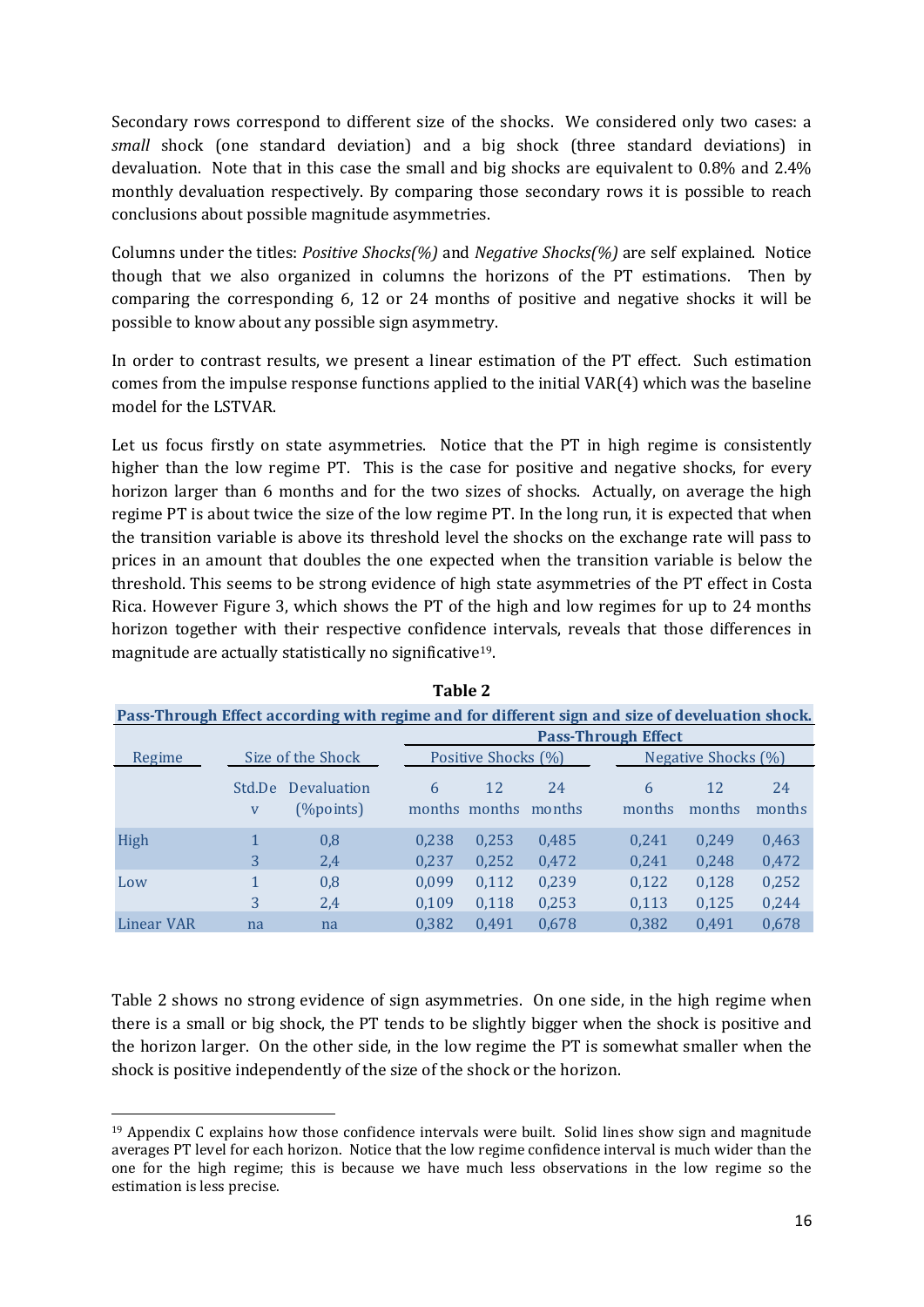

Nor there is convincing evidence of magnitude asymmetries. In the high regime for either positive or negative shocks, the PT is almost the same for small and big shocks across all horizons. On the other hand, in low regime it seems that the size of the shocks matters a little bit more. For positive shocks it seems that the big ones induce slightly larger PT. On the opposite, for negative shocks the smaller ones produces somewhat larger PT. In either case the differences are very small, which lead us to the conclusion that the size of the shocks have no important effects on the magnitude of the PT.

It is important to mention how the estimated PT behaves at different horizons. From the chart it can be inferred that in a year period most of the impact on prices is given in the first 6 months. Notice that the PT is almost the same across all 6 and 12 months columns. Between 12 and 24 months there are big differences, on average the 24 months PT is twice the 12 month PT.

Contrasting the predicted PT of this LSTVAR with those estimated by means of the lineal version and the levels reported in past studies that uses Costa Rican data is also interesting. Notice that for all horizons (up to 28 months), signs and magnitudes, the linear PT overestimates the predicted level of the LSTVAR. Figure 4, which shows average PT effect of the LSTVAR and the linear PT, demonstrates that such difference is statistically significative for most horizons.

Long rung PT of the linear version also tends to be higher than previous work for Costa Rican data. Leon, Morera and Ramos (2001) estimated a long run PT of about 0.55, which is in between the 12 and 24 months levels estimated by our lineal version, yet in our case the lineal PT reaches up to 0.7 after 30 months. The LSTVAR signals an average long run PT of nearly 0.6.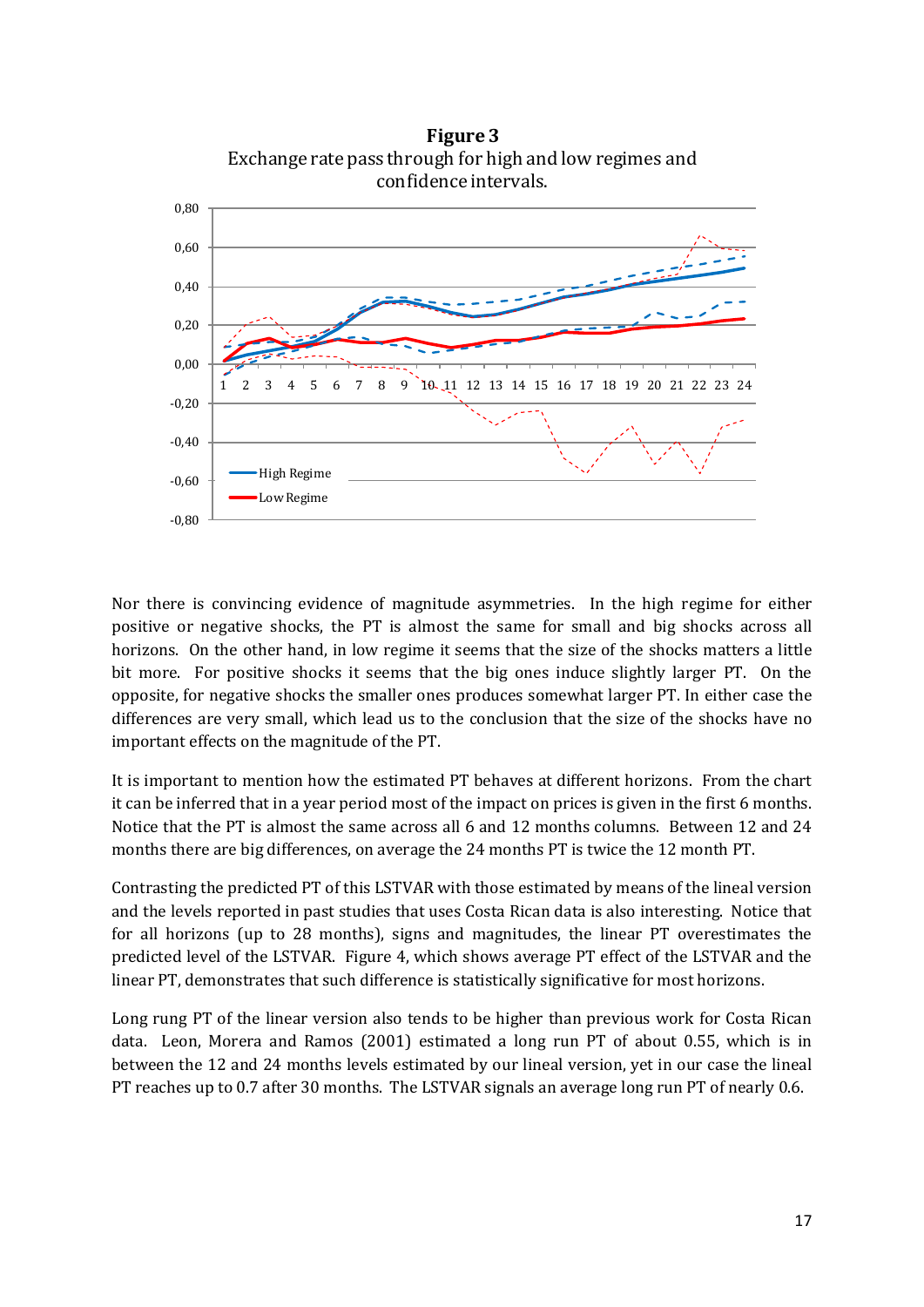

With a more resent data base, Castrillo and Laverde (2008) estimated a long run PT of 0.33, which is more or less consistent with the levels predicted by our LSTVAR between 12 and 24 months but only in the case of the high regime. Our study suggests that their estimations can be misleading in cases when the  $10<sup>th</sup>$  lag of the annual change of oil prices is below -4.9%. In such cases our average measures of long run PT effect is about 0.24.

Since both studies, Leon, Morera and Ramos *op.cit.* and Castrillo and Laverde *op.cit.* identify only one lag as an estimator of the short run PT, it is hard to compare shorter horizons estimations. The former paper estimates a PT coefficient of 0.16 after 2 months, while the last one identifies a smaller PT of almost 0.06 after 4 months. Our estimations (not shown in Table 2) are of an average PT of 0.04 and 0.07 after 2 and 4 months respectively.

All information summarized in Table 2 is illustrated in the appendix E where graphics of the PT in high and low regime, for positive and negative shocks and for small and big shocks are illustrated.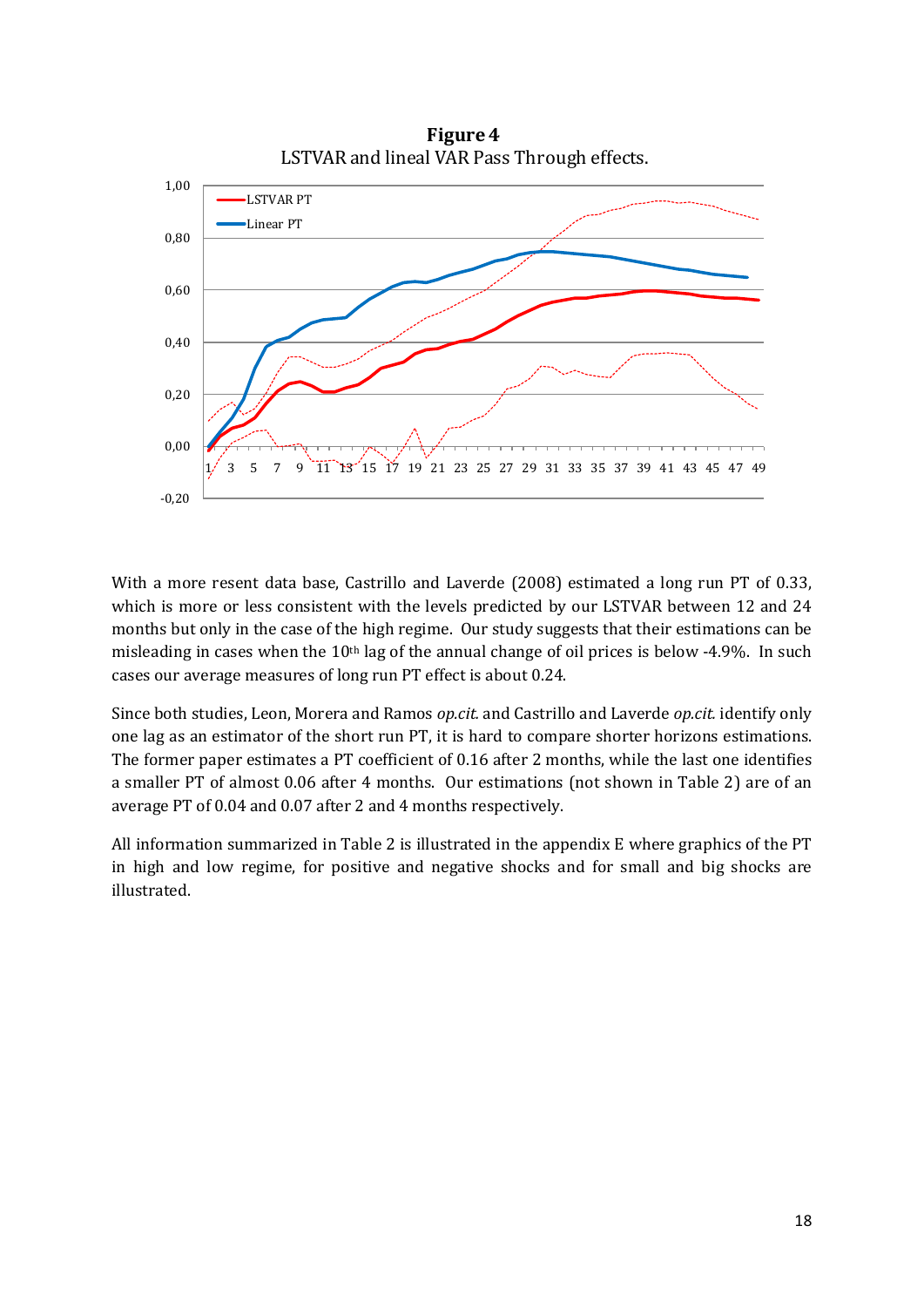### **6. Conclusions**

This study carries out an LSTVAR model for analyzing non linearities in the PT of the exchange rate to domestic prices in the Costa Rican economy. It was found that the evolution of changes in oil prices plays an important role in generating state asymmetries because it explains the transition between regimes. It was found that such transition is relatively smooth and it happens when the 10<sup>th</sup> lag of the annual change of oil prices is about -4.9%. In other words, there is evidence of state asymmetries, the state is determined by the  $10<sup>th</sup>$  lag of the annual variation of oil prices and the threshold is -4.9%.

The fact that the change in oil prices determines the states might have at least two explanations. High change of oil prices can generate inflationary expectations which might induce price setters to easily pass shocks on exchange rate to their domestic prices. On the other hand, a higher oil price means a bigger imports bill for the economy and so a higher trade deficit for every level of exports, then agents might interpret this as a situation in which the probability that a given shock on the exchange rate becomes permanent is elevated. Clearly that will make them prone to pass such changes to their domestic prices.

There was no robust evidence signaling neither sign nor magnitude asymmetries. This means that in the estimated model, given a state of the economy defined by the transition variable, positive and negative shocks on exchange rate are expected to impact equally domestic prices. The same would be true for big and small shocks; the impact on domestic prices of big and small shock was found to be proportional. It is worth to mention that this is in no way robust evidence of the absence of such asymmetries. Notice that the final transition variable chosen is exogenous to the VAR system, in such cases it is hard to generate sign or magnitude asymmetries.

In the high regime, that is when the  $10<sup>th</sup>$  lag of annual oil prices change is more than -4.9%, it is expected that the long run PT is about 47%, while in the low regime the portion of a given shock on the exchange rate that is passed to domestic prices is about 24,7%.

The base line VAR tends to overestimate the PT effect. According with impulse response functions of the base line VAR, the long run PT reaches 68%. The difference between the PT obtained by means of the lineal version and the average PT from the LSTVAR is statistically significative for all periods from 4 through 30 months after the shock. Such overestimation becomes greater if the shock happens in the low regime.

Most of the PT effect happens in the first six months after the shock. No matter the regime, on average half of the impact of a given exchange rate movement takes place during the first 6 months, the remaining effect impacts prices across the next 18 months.

For shorter horizons (less than 6 months after the shock) this study confirms what Castrillo and Laverde *op.cit* reported, that is a decrease in the PT effect with respect to what Leon, Morera and Ramos *op.cit.* found.The later study reports a PT of 16% after 2 months, while the former found evidence of 6% after 4 months. Our findings point to an average 4% after 2 months and 7% once 4 months has passed.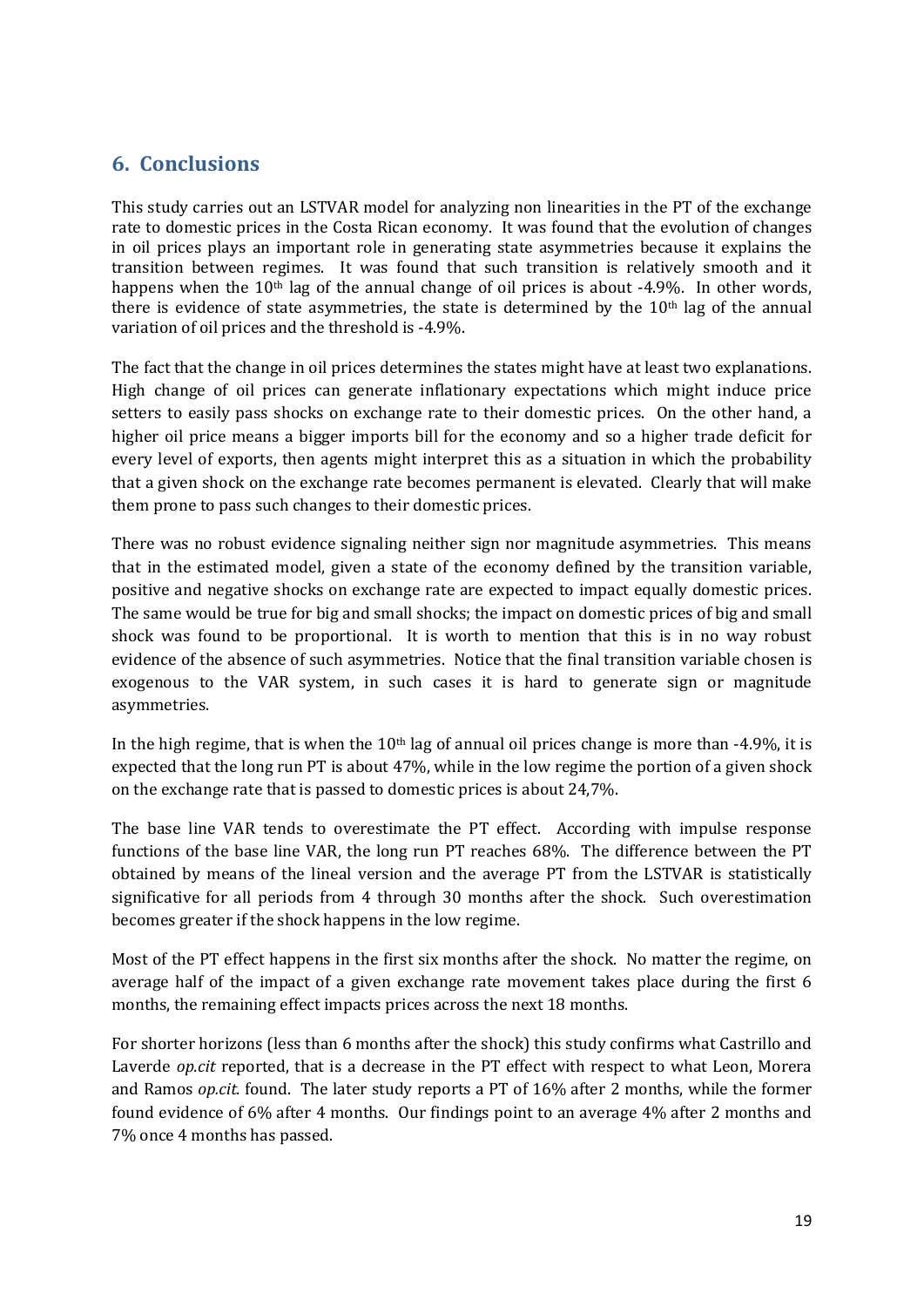#### **7. References**

- **Carpio, Eddy and Omar Mendoza (2007)**. *El pass through en Guatemala: Evidencias a través de un modelo regresivo con transición suave.* Colección Economía y Finanzas, Serie Documentos de Trabajo, n° 82. Banco Central de Venezuela.
- **Castrillo, Grettel and Bernal Laverde (2008).** *Validación y actualización del modelo de pass through del tipo de cambio en Costa Rica: 1991-2007.* Informe Técnico DIE-16-2008-IT. Banco Central de Costa Rica.
- **Castrillo, Grettel and Adolfo Rodríguez (2009).** *Procedimiento para la aplicación de pruebas de raíz unitaria.* Nota técnica DEC-DIE-018-NT. Banco Central de Costa Rica.
- **Choudhri, Ehsan and Dalia Hakamura (2001).** *Exchange Rate Pass Through to Domestic Prices: Does the Inflationary Environment Matter?* IMF Working Paper 01/194. Washington DC.
- **Esquivel, Manfred and Mario Rojas (2007).** Identificación del parámetro de suavizamiento del filtro de Hodrick y Prescott adecuado para el comportamiento cíclico de la actividad económica en Costa Rica. Nota técnica DIE-02-2007-NT. Banco Central de Costa Rica.
- **Goldfang, Ilan and Sergio Werland (2000).** The Pass-Through from Depreciation to Inflation: A Panel Study . Working Paper 5. Banco Central do Brasil.
- **Granger, Clive and TimoTeräsvirta (1993).** *Modelling Nonlinear Economic Relationships.* Oxford University Press. New York.
- **Hamilton, James D. (1994).** *Time Series Analysis.* Princeton University Press p.318 323
- **Koop, Gary, M. Hashem Pesaran and Simon M. Potter (1996).** *Impulse response analysis in nonlinear multivariate models.* Journal of Econometrics 74, p. 119 – 147
- **Khundrakpam, Kumar Jeevan (2004).** *Economic reforms and exchange rate pass-through to domestic prices in India.* BIS Working Paper No 225. Bank for International Settlements.
- **León, Jorge, Ana P. Morera and Welmer Ramos (2001).** *El pass through del tipo de cambio: Un análisis para la economía costarricense de 1991 al 2001.* Documento de investigación DIE-DM-11-2001-DI. Banco Central de Costa Rica.
- **León, Jorge, Bernal Laverde and Rodolfo Durán (2002).** *El pass through del tipo de cambio en los precios de bienes transables y no transables en Costa Rica.* Documento de investigación DIE-05-2002-DI. Banco Central de Costa Rica.
- **Luukkonen, Ritva, Pentti Saikkonen and Timo Teräsvirta (1988).** *Testing Linearity against Smooth Transition Autoregressive Models.* Biometrika 75(3), p 491-99.
- **Mendoza, Omar and Luis E. Pedagua (2006).** *El pass through del tipo de cambio en los precios de bienes y servicios en Venezuela.* Serie de documentos de trabajo N°70. Banco Central de Venezuela.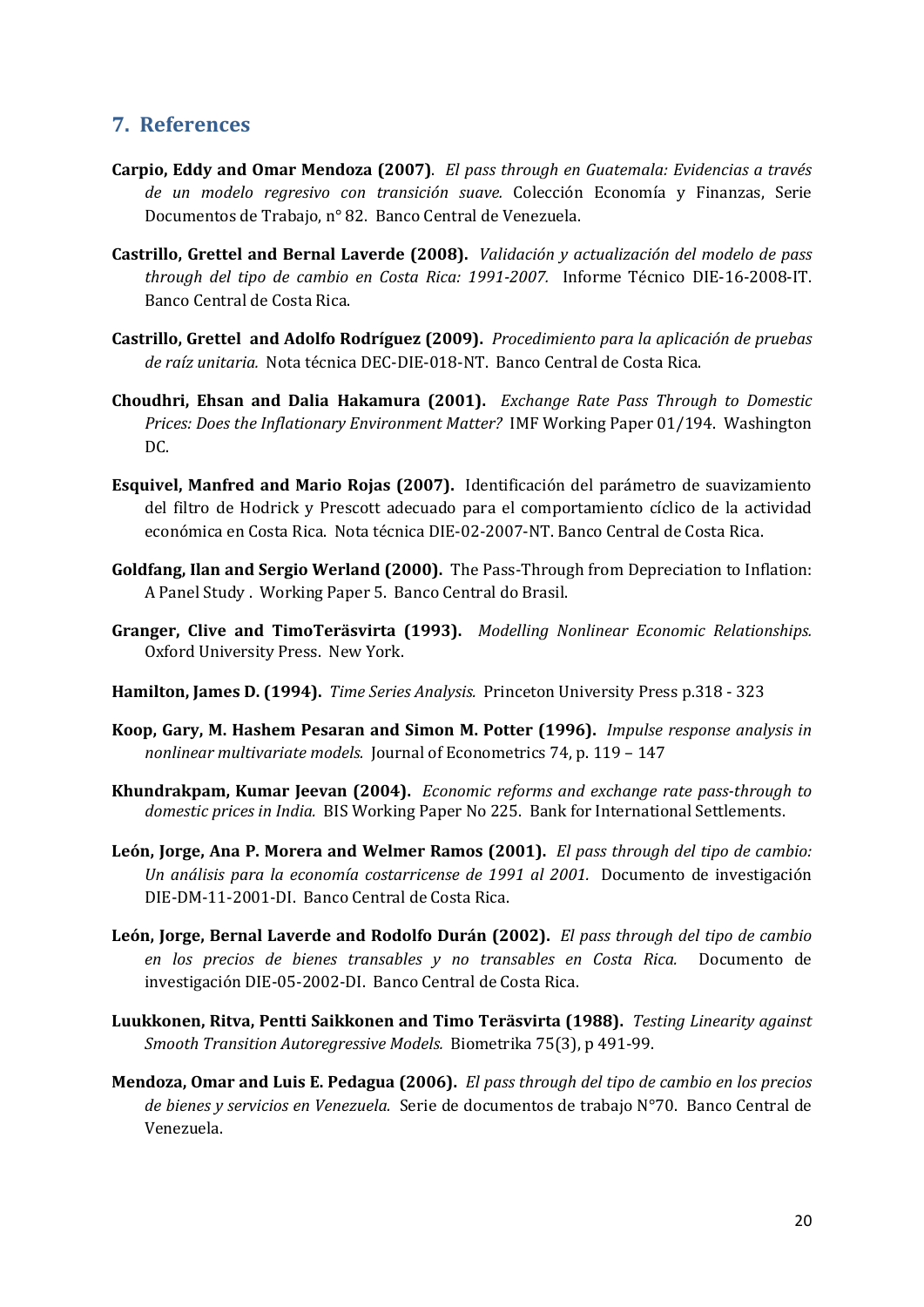- **Mendoza, Omar. (2004).** *Las asumetrías del Pass-Through en Venezuela.* Colección de Economía y Finanzas. Serie de documentos de trabajo N°62. Banco Central de Venezuela.
- **Mendoza, Omar. (2006).** *Introducción a la estimación de modelos regresivos con transición suave.* Mimeo.
- **Pollard, Patricia and Cletus Coughlin (2004).** *Size Matters: Asymmetric Exchange Rate Pass-Through at the Industry Level.* University of Nottingham Research Paper No. 2004/13
- **Przystupa, Jan and Ewa Wróbel. (2009).** *Asymmetry of the exchange rate pass-through: An exercise on the Polish data*. National Bank of Poland. http://www.ub.edu/jei/papers/PRZYSTUPA-WROBEL.pdf
- **Correa, Arnildo da Silva and André Minella (2006).** *Nonlinear mechanisms of the exchange rate pass-through: A Phillips curve model with threshold for Brazil.* Working Paper Series No 122. Research Department, Central Bank of Brazil.
- **Taylor, J (2000).** *Low Inflation, Pass Through, and the Pricing Power of Firms.* European Economic Review 44, 1389-408
- **Teräsvirta, Timo. (1994).** *Specification, Estimation and Evaluation of Smooth Transition Autoregressive Models.* Journal of the American Statistical Association 89(425), p 208-18.
- **Tong, Howel and K.S. Lim (1980).** *Threshold autoregressions, limit cycles, and data*. Journal of the Royal Statistical Society. Series B 42,
- **Weise, Charles. (1999).** *The Asummetric Effects of Monetary Policy: A Nonlinear Vector Autoregression Approach.* Journal of Money, Credit and Banking. Vol 31, No 1.
- **Winkelried, Diego (2003).** *¿Es asimétrico el pass-through en el Perú? Un análisis agregado.* VIII Reunión de Red de Investigadores de Banco Central del Continente Americano. CEMLA.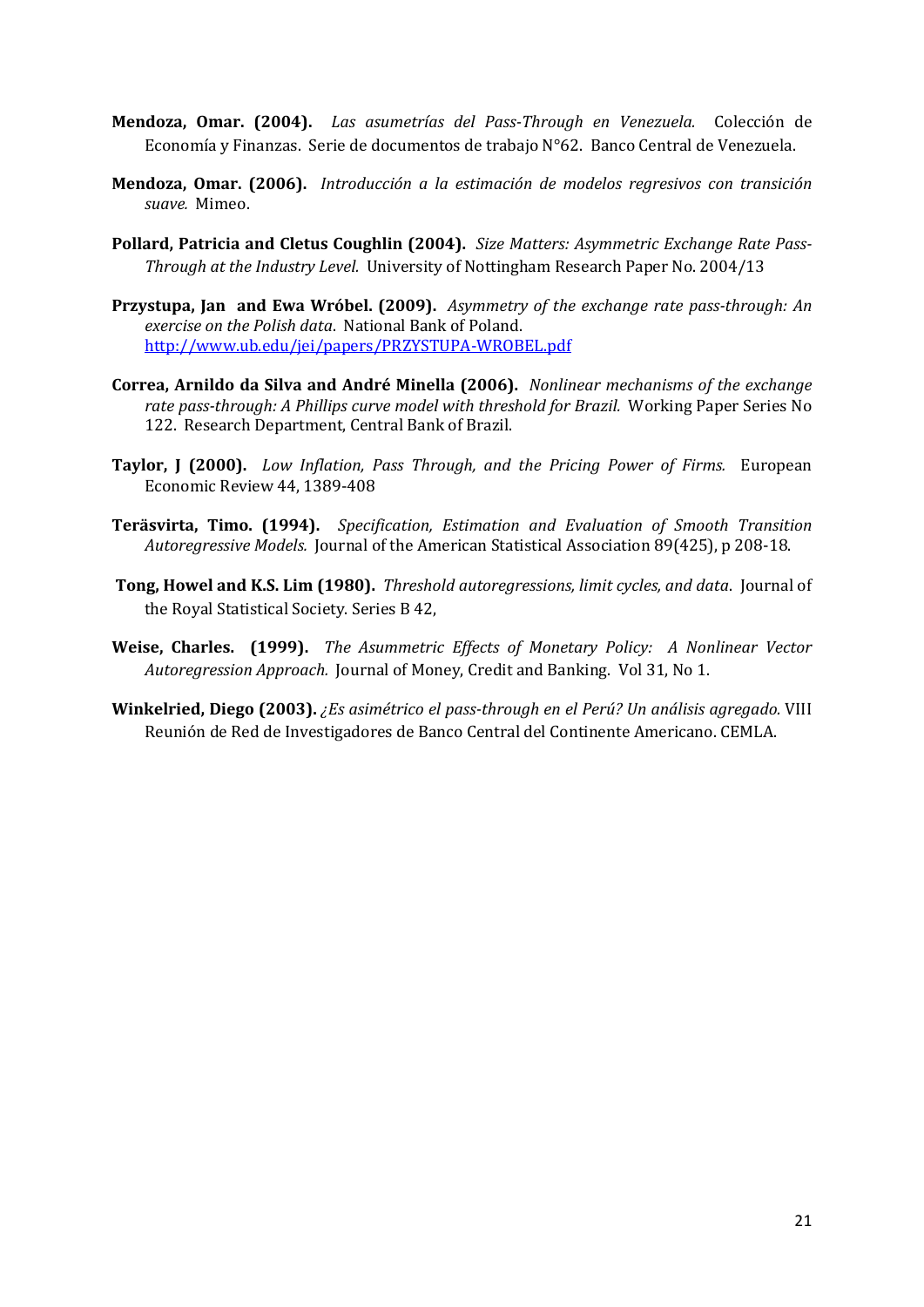### **8. Appendices**

### **Appendix A**

<u>.</u>

#### **VAR specification**

| Chart A1.                                            |
|------------------------------------------------------|
| Unit Root Test of Endogenous Variables <sup>20</sup> |

| P-Value under Ho of a Unit Root |       |       |  |  |  |  |  |  |  |
|---------------------------------|-------|-------|--|--|--|--|--|--|--|
| Variable                        | ADF   | РP    |  |  |  |  |  |  |  |
| Pic                             | 0.000 | 0.000 |  |  |  |  |  |  |  |
| De                              | 0.000 | 0.000 |  |  |  |  |  |  |  |
| GAP                             | 0.000 | 0.000 |  |  |  |  |  |  |  |
| Tcr                             | 0.000 | 0.000 |  |  |  |  |  |  |  |

#### **Figure A1**





<span id="page-26-0"></span><sup>20</sup> Due to the rejection of the null hypothesis of unit root, some other unit root test that allow for structural breaks on the series were not applied. It has been shown that under such rejections, ADF and PP test are much more robust in leading to a right identification of order of integration. See Castrillo and Rodríguez (2009).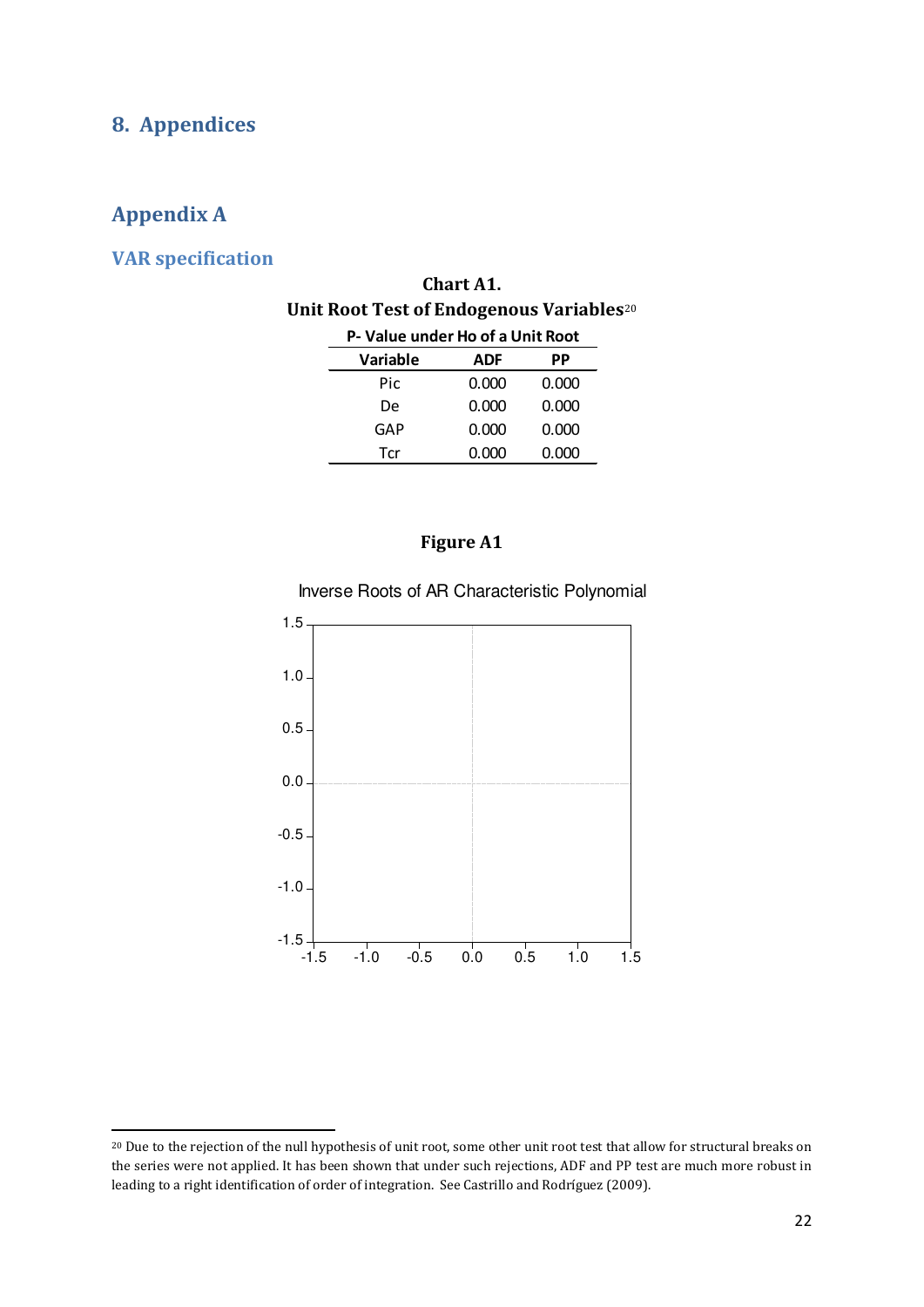## **Appendix B**

#### **Grid search results**

Chart B1 shows the result of the grid se[ar](#page-27-0)ch process for a few candidates for transition variable. As mentioned before DLPPET12(-10)<sup>21</sup> is the transition variable chosen. The remaining variables where dismissed due to few observations in one of the regimes or because the γ parameter was too high. DE12(-5) is the fifth lag of the annual change of nominal exchange rate; DLM112(-10) is the annual variation of the monetary aggregate M1 lagged 10 periods; DLITCER12(-9) is the ninth lag of the annual change in real exchange index and DLRIN12(-8) is the annual variation of international reserves lagged 8 periods.

| <b>Chart B1</b>                                                                         |                                      |       |          |      |                |                |  |  |  |  |  |
|-----------------------------------------------------------------------------------------|--------------------------------------|-------|----------|------|----------------|----------------|--|--|--|--|--|
| Grid Serach Transition and Smooth Parameters for some Candidates to Transition Variable |                                      |       |          |      |                |                |  |  |  |  |  |
|                                                                                         | Number of observations<br>Límits (k) |       |          |      |                |                |  |  |  |  |  |
| <b>Transition Variable</b>                                                              | Lower                                | Upper | К        | ν    | Below <b>K</b> | Above <b>K</b> |  |  |  |  |  |
| DLPPET12(-10)                                                                           | $-0.892$                             | 0.894 | $-0.055$ | 18.0 | 65             | 133            |  |  |  |  |  |
| $DE12(-5)$                                                                              | $-0.048$                             | 0.253 | 0.024    | 28.0 | 17             | 181            |  |  |  |  |  |
| DLM112(-10)                                                                             | $-0.113$                             | 0.497 | 0.300    | 7.0  | 179            | 19             |  |  |  |  |  |
| DLITCER12(-9)                                                                           | $-0.196$                             | 0.073 | $-0.042$ | 80.0 | 27             | 171            |  |  |  |  |  |
| DLRIN12(-8)                                                                             | $-0.217$                             | 1.110 | 0.283    | 80.0 | 169            | 29             |  |  |  |  |  |

Chart B2 shows the coefficient estimation from the grid search process when  $\text{DLPPET}_{-12}^{10}$  is TV. Notice that both,  $\gamma$  and  $\kappa$ , are fixed. Parameters in this chart are those used as initial values when solving the non-linear SUR model. Chart B3 includes the parameters freely estimated, in this case only  $\gamma$  is fixed.

<span id="page-27-0"></span><sup>-</sup><sup>21</sup> 10th lag of annual change of oil prices.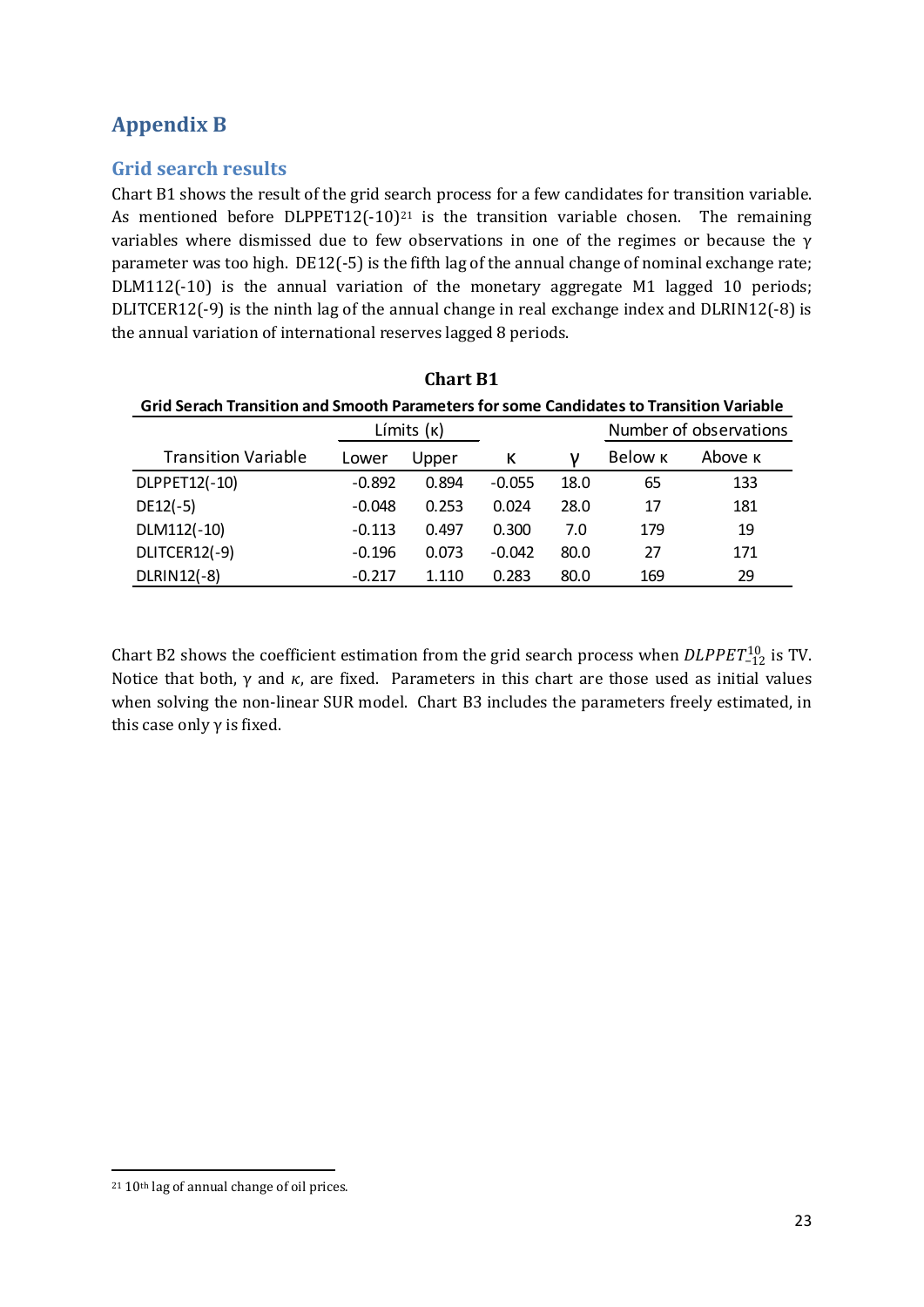### **Initial values of VAR**

### **Chart B2**

|                  | Coefficient Std. Error t-Statistic |              |              |                  | Coefficient Std. Error t-Statistic |              |                    |
|------------------|------------------------------------|--------------|--------------|------------------|------------------------------------|--------------|--------------------|
| γ                | 18.00                              | na           | na           | C(323)           | 0.00                               | 0.04         | $-0.07$            |
| k                | -0.055                             | na           | na           | C(324)           | 0.09                               | 0.12         | 0.75               |
| C(200)           | 0.00                               | 0.00         | 3.71         | C(325)           | $-0.24$                            | 0.25         | -0.93              |
| C(201)           | 0.53                               | 0.11         | 5.05         | C(326)           | 0.24                               | 0.31         | 0.77               |
| C(202)           | $-0.22$                            | 0.12         | $-1.79$      | C(327)           | $-0.03$                            | 0.27         | $-0.11$            |
| C(203)           | 0.19                               | 0.12         | 1.63         | C(328)           | $-0.09$                            | 0.13         | $-0.71$            |
| C(204)           | 0.06                               | 0.09         | 0.67         | C(400)           | 0.00                               | 0.00         | 1.81               |
| C(205)           | 0.14                               | 0.15         | 0.94         | C(401)           | 0.25                               | 0.28         | 0.92               |
| C(206)           | $-0.19$                            | 0.18         | $-1.04$      | C(402)           | $-0.01$                            | 0.32         | $-0.03$            |
| C(207)           | 0.09                               | 0.15         | 0.62         | C(403)           | 0.16                               | 0.41         | 0.39               |
| C(208)           | 0.00                               | 0.06         | $-0.06$      | C(404)           | $-0.10$                            | 0.30         | $-0.34$            |
| C(209)           | 0.09                               | 0.08         | 1.19         | C(405)           | $-0.68$                            | 0.51         | $-1.34$            |
| C(210)           | $-0.03$                            | 0.12         | $-0.22$      | C(406)           | 0.04                               | 0.14         | 0.32               |
| C(211)           | $-0.08$                            | 0.17         | $-0.46$      | C(407)           | 0.37                               | 0.13         | 2.81               |
| C(212)           | 0.12                               | 0.13         | 0.91         | C(408)           | 0.21                               | 0.15         | 1.46               |
| C(213)           | 0.06                               | 0.06         | 0.94         | C(409)           | $-0.17$                            | 0.15         | $-1.11$            |
| C(214)           | $-0.21$                            | 0.14         | $-1.51$      | C(410)           | 0.23                               | 0.12         | 1.86               |
| C(215)           | $-0.01$                            | 0.16         | $-0.07$      | C(411)           | $-0.02$                            | 0.33         | $-0.06$            |
| C(216)           | $-0.19$                            | 0.14         | $-1.31$      | C(412)           | 0.39                               | 0.43         | 0.92               |
| C(217)           | 0.19                               | 0.12         | 1.60         | C(413)           | $-0.50$                            | 0.50         | $-1.01$            |
| C(218)           | $-0.07$                            | 0.19         | $-0.34$      | C(414)           | $-0.70$                            | 0.39         | $-1.82$            |
| C(219)           | 0.36                               | 0.21         | 1.72         | C(415)           | 0.43                               | 0.54         | 0.80               |
| C(220)           | $-0.14$                            | 0.18         | $-0.75$      | C(416)           | 0.16                               | 0.16         | 0.98               |
| C(221)           | 0.08                               | 0.07         | 1.19         | C(417)           | $-0.12$                            | 0.16         | $-0.76$            |
| C(222)           | $-0.03$                            | 0.09         | $-0.36$      | C(418)           | $-0.02$                            | 0.17         | $-0.10$            |
| C(223)           | 0.23                               | 0.14         | 1.62         | C(419)           | 0.02                               | 0.17         | 0.14               |
| C(224)           | $-0.19$                            | 0.21         | $-0.94$      | C(420)           | $-0.01$                            | 0.15         | $-0.04$            |
| C(225)           | $-0.03$                            | 0.15         | $-0.22$      | C(500)           | 0.00                               | 0.00         | 0.83               |
| C(226)           | $-0.04$                            | 0.07         | $-0.53$      | C(501)           | $-0.02$                            | 0.15         | $-0.16$            |
| C(300)           | 0.00                               | 0.00         | 0.67         | C(502)           | $-0.04$                            | 0.12         | $-0.38$            |
| C(301)           | 0.14                               | 0.07         | 2.06         | C(503)           | 0.06                               | 0.16         | 0.36               |
| C(302)           | 0.11                               | 0.08         | 1.34         | C(504)           | $-0.46$                            | 0.34         | $-1.33$            |
| C(303)           | 0.13                               | 0.09         | 1.55         | C(505)           | 0.05                               | 0.67         | 0.07               |
| C(304)           | 1.02                               | 0.31         | 3.31         | C(506)           | 0.31                               | 0.54         | 0.57               |
| C(305)           | 0.31                               | 0.30         | 1.03         | C(507)           | 0.10                               | 0.15         | 0.69               |
| C(306)           | $-0.81$                            | 0.18         | $-4.54$      | C(508)           | 0.02                               | 0.06         | 0.31               |
| C(307)           | 0.05                               | 0.08         | 0.64         | C(509)           | 0.02                               | 0.06         | 0.37               |
| C(308)           | $-0.06$                            | 0.04         | $-1.51$      | C(510)           | 1.42                               | 0.18         | 7.72               |
| C(309)           | 0.02                               | 0.03         | 0.63         | C(511)           | -0.76                              | 0.29         | $-2.63$            |
| C(310)           | $-0.01$                            | 0.10         | $-0.06$      | C(512)           | 0.12                               | 0.17         | 0.75               |
|                  |                                    |              |              |                  |                                    |              |                    |
| C(311)<br>C(312) | 0.02<br>0.00                       | 0.23<br>0.29 | 0.10<br>0.01 | C(513)<br>C(514) | $-0.24$<br>$-0.26$                 | 0.17<br>0.15 | $-1.38$<br>$-1.69$ |
| C(313)           |                                    |              |              |                  |                                    |              |                    |
|                  | $-0.14$                            | 0.25         | $-0.56$      | C(515)           | 0.01                               | 0.18         | 0.06               |
| C(314)           | 0.13                               | 0.12         | 1.07         | C(516)           | 0.71                               | 0.43         | 1.65               |
| C(315)           | $-0.15$                            | 0.08         | $-1.78$      | C(517)           | 0.23                               | 0.75         | 0.30               |
| C(316)           | $-0.07$                            | 0.09         | $-0.82$      | C(518)           | $-0.73$                            | 0.59         | $-1.23$            |
| C(317)           | 0.86                               | 0.12         | 7.15         | C(519)           | 0.19                               | 0.18         | 1.07               |
| C(318)           | $-1.03$                            | 0.33         | $-3.08$      | C(520)           | $-0.08$                            | 0.07         | $-1.15$            |
| C(319)           | $-0.90$                            | 0.32         | $-2.86$      | C(521)           | 0.06                               | 0.07         | 0.76               |
| C(320)           | 1.33                               | 0.20         | 6.67         | C(522)           | 0.06                               | 0.20         | 0.29               |
| C(321)           | $-0.10$                            | 0.10         | $-1.03$      | C(523)           | $-0.29$                            | 0.31         | $-0.94$            |
| C(322)           | 0.02                               | 0.04         | 0.38         | C(524)           | 0.43                               | 0.19         | 2.27               |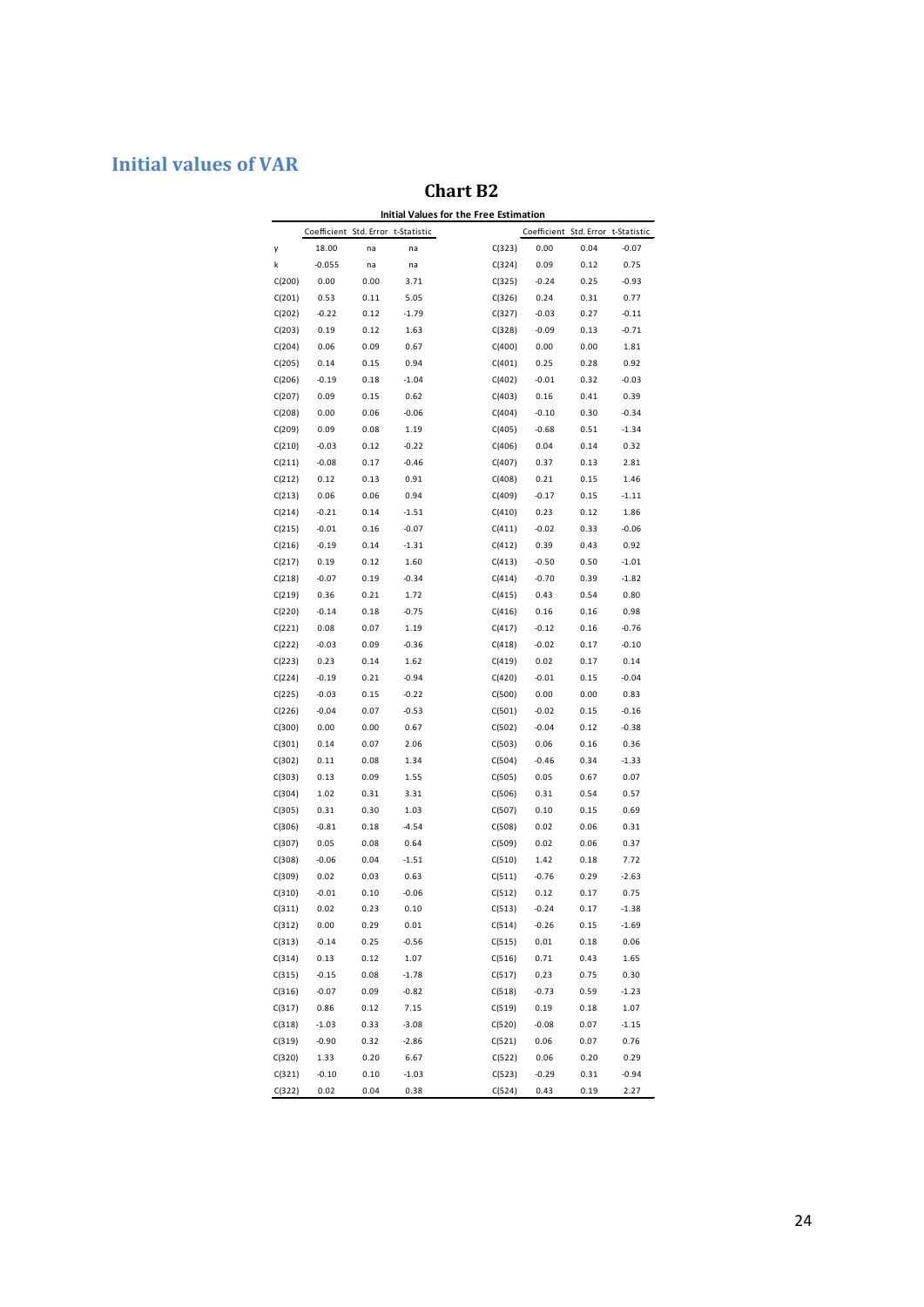# **Free estimated parameters**

|        |                        |      |             | <b>Free Estimated Parameters</b> |                                    |      |         |
|--------|------------------------|------|-------------|----------------------------------|------------------------------------|------|---------|
|        | Coefficient Std. Error |      | t-Statistic |                                  | Coefficient Std. Error t-Statistic |      |         |
| γ      | 18.00                  | na   | na          | C(323)                           | $-0.01$                            | 0.04 | $-0.24$ |
| k      | $-0.049$               | 0.01 | $-8.24$     | C(324)                           | 0.10                               | 0.12 | 0.84    |
| C(200) | 0.00                   | 0.00 | 3.67        | C(325)                           | $-0.28$                            | 0.25 | $-1.12$ |
| C(201) | 0.53                   | 0.10 | 5.08        | C(326)                           | 0.28                               | 0.31 | 0.89    |
| C(202) | $-0.22$                | 0.12 | $-1.79$     | C(327)                           | $-0.02$                            | 0.27 | $-0.07$ |
| C(203) | 0.20                   | 0.11 | 1.73        | C(328)                           | $-0.10$                            | 0.13 | $-0.77$ |
| C(204) | 0.06                   | 0.09 | 0.64        | C(400)                           | 0.00                               | 0.00 | 1.86    |
| C(205) | 0.13                   | 0.14 | 0.91        | C(401)                           | 0.26                               | 0.27 | 0.99    |
| C(206) | $-0.16$                | 0.18 | $-0.93$     | C(402)                           | 0.03                               | 0.30 | 0.09    |
| C(207) | 0.06                   | 0.13 | 0.45        | C(403)                           | 0.13                               | 0.39 | 0.34    |
| C(208) | 0.00                   | 0.06 | $-0.02$     | C(404)                           | $-0.11$                            | 0.29 | $-0.38$ |
| C(209) | 0.09                   | 0.08 | 1.26        | C(405)                           | $-0.71$                            | 0.47 | $-1.51$ |
| C(210) | $-0.02$                | 0.12 | $-0.14$     | C(406)                           | 0.05                               | 0.14 | 0.38    |
| C(211) | $-0.09$                | 0.16 | $-0.55$     | C(407)                           | 0.37                               | 0.13 | 2.92    |
| C(212) | 0.12                   | 0.13 | 0.94        | C(408)                           | 0.22                               | 0.14 | 1.56    |
| C(213) | 0.05                   | 0.06 | 0.87        | C(409)                           | $-0.16$                            | 0.15 | $-1.10$ |
| C(214) | $-0.21$                | 0.14 | $-1.51$     | C(410)                           | 0.23                               | 0.12 | 1.95    |
| C(215) | $-0.01$                | 0.16 | $-0.06$     | C(411)                           | $-0.03$                            | 0.32 | $-0.11$ |
| C(216) | $-0.20$                | 0.14 | $-1.37$     | C(412)                           | 0.37                               | 0.42 | 0.89    |
| C(217) | 0.19                   | 0.12 | 1.59        | C(413)                           | $-0.48$                            | 0.47 | $-1.01$ |
| C(218) | $-0.06$                | 0.19 | $-0.32$     | C(414)                           | $-0.71$                            | 0.37 | $-1.89$ |
| C(219) | 0.33                   | 0.20 | 1.62        | C(415)                           | 0.48                               | 0.51 | 0.93    |
| C(220) | $-0.10$                | 0.17 | $-0.60$     | C(416)                           | 0.15                               | 0.16 | 0.95    |
| C(221) | 0.08                   | 0.07 | 1.17        | C(417)                           | $-0.12$                            | 0.16 | $-0.80$ |
| C(222) | $-0.03$                | 0.08 | $-0.38$     | C(418)                           | $-0.02$                            | 0.17 | $-0.15$ |
| C(223) | 0.22                   | 0.14 | 1.57        | C(419)                           | 0.02                               | 0.17 | 0.11    |
| C(224) | $-0.18$                | 0.20 | $-0.89$     | C(420)                           | $-0.01$                            | 0.14 | $-0.06$ |
| C(225) | $-0.04$                | 0.15 | $-0.25$     | C(500)                           | 0.00                               | 0.00 | 0.89    |
| C(226) | $-0.03$                | 0.07 | $-0.47$     | C(501)                           | $-0.02$                            | 0.15 | $-0.12$ |
| C(300) | 0.00                   | 0.00 | 0.76        | C(502)                           | $-0.06$                            | 0.12 | $-0.48$ |
| C(301) | 0.15                   | 0.07 | 2.11        | C(503)                           | 0.06                               | 0.16 | 0.41    |
| C(302) | 0.12                   | 0.08 | 1.41        | C(504)                           | $-0.44$                            | 0.29 | $-1.52$ |
| C(303) | 0.17                   | 0.09 | 1.78        | C(505)                           | 0.19                               | 0.54 | 0.36    |
| C(304) | 0.90                   | 0.31 | 2.90        | C(506)                           | 0.14                               | 0.46 | 0.31    |
| C(305) | 0.29                   | 0.30 | 0.94        | C(507)                           | 0.09                               | 0.13 | 0.72    |
| C(306) | $-0.72$                | 0.19 | $-3.80$     | C(508)                           | 0.02                               | 0.06 | 0.26    |
| C(307) | 0.02                   | 0.07 | 0.31        | C(509)                           | 0.04                               | 0.06 | 0.56    |
| C(308) | $-0.05$                | 0.04 | $-1.35$     | C(510)                           | 1.42                               | 0.18 | 8.06    |
| C(309) | 0.03                   | 0.03 | 0.79        | C(511)                           | $-0.75$                            | 0.27 | $-2.76$ |
| C(310) | $-0.01$                | 0.10 | $-0.11$     | C(512)                           | 0.12                               | 0.16 | 0.77    |
| C(311) | 0.04                   | 0.22 | 0.19        | C(513)                           | $-0.25$                            | 0.17 | $-1.42$ |
| C(312) | $-0.01$                | 0.29 | $-0.02$     | C(514)                           | $-0.25$                            | 0.15 | $-1.65$ |
| C(313) | $-0.16$                | 0.25 | $-0.64$     | C(515)                           | $-0.01$                            | 0.18 | $-0.04$ |
| C(314) | 0.14                   | 0.12 | 1.15        | C(516)                           | 0.71                               | 0.38 | 1.87    |
| C(315) | $-0.16$                | 0.09 | $-1.85$     | C(517)                           | 0.05                               | 0.62 | 0.08    |
| C(316) | $-0.09$                | 0.10 | $-0.93$     | C(518)                           | $-0.54$                            | 0.51 | $-1.06$ |
| C(317) | 0.86                   | 0.13 | 6.72        | C(519)                           | 0.21                               | 0.17 | 1.25    |
| C(318) | $-0.93$                | 0.33 | $-2.79$     | C(520)                           | $-0.08$                            | 0.07 | $-1.17$ |
| C(319) | $-0.90$                | 0.32 | $-2.80$     | C(521)                           | 0.04                               | 0.07 | 0.61    |
| C(320) | 1.26                   | 0.21 | 6.05        | C(522)                           | 0.06                               | 0.19 | 0.32    |
| C(321) | $-0.08$                | 0.10 | $-0.79$     | C(523)                           | $-0.31$                            | 0.30 | $-1.05$ |
| C(322) | 0.01                   | 0.04 | 0.33        | C(524)                           | 0.44                               | 0.18 | 2.44    |

#### **Chart B3**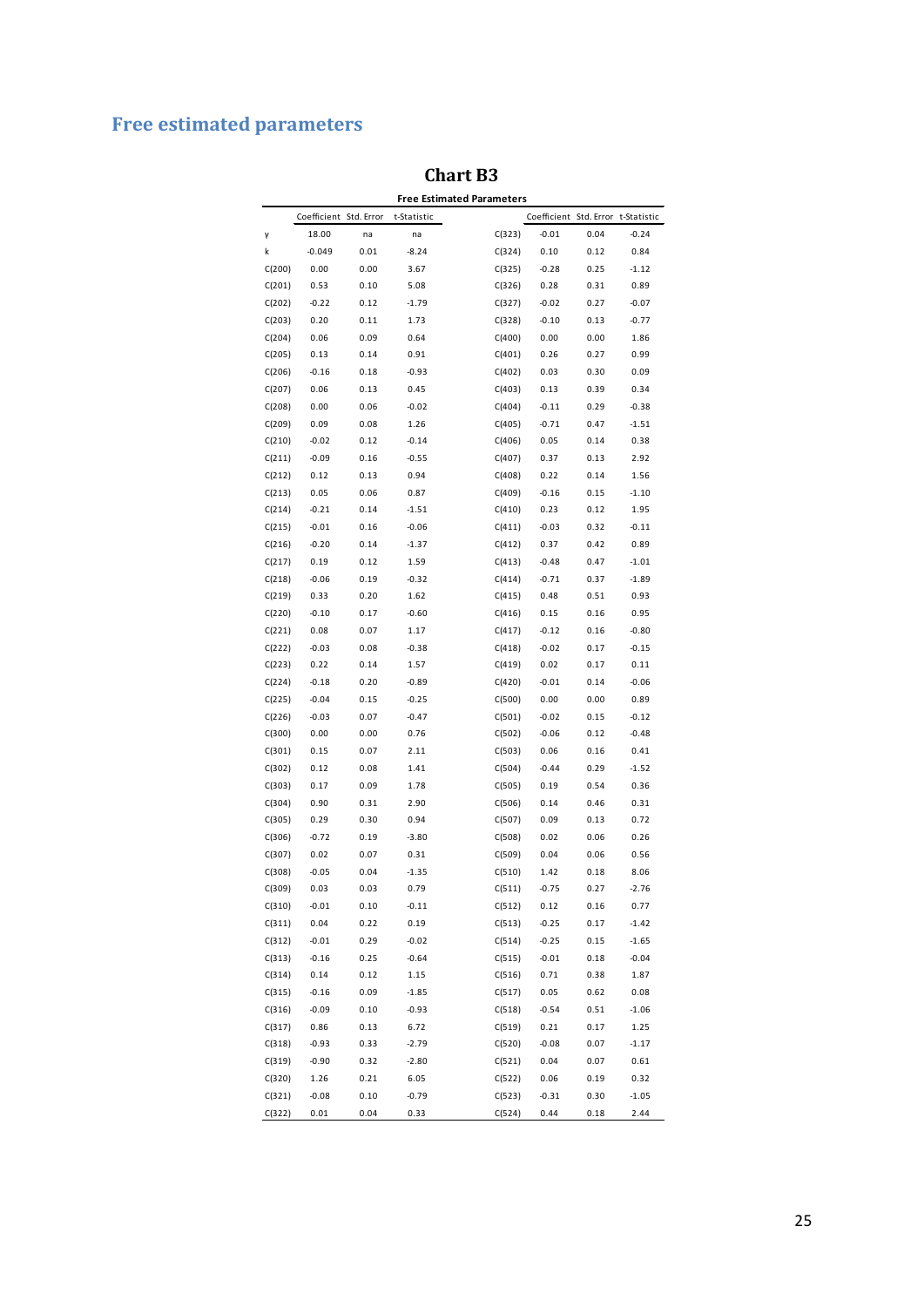### **Appendix C**

Lets define the high regime as the set of observations for which the transition function (TF) is higher than 0.9 and the low regime as the set for which TF is lower than 0.1. Then, according with expression (2.3), when  $(\gamma, \kappa) = (18, -0.049)$  the high regime occurs when annual variation of oil prices is above -1% and the low regime when it is below –8.8%. Such defined, the high regime groups 60% of the sample, while 27% belongs to the low regime. The remaining 13% are transition observations. Figure C1 shows both, TV and TF, chronologically sorted. Figure C2 plots both variables against each other when the series are sorted according with TV. Notice that TF reaches a value of exactly 0.5 when TV =  $\kappa$  = -0.049 which is the vertical line.



**Figure C1** Transition Function and Transition Variable

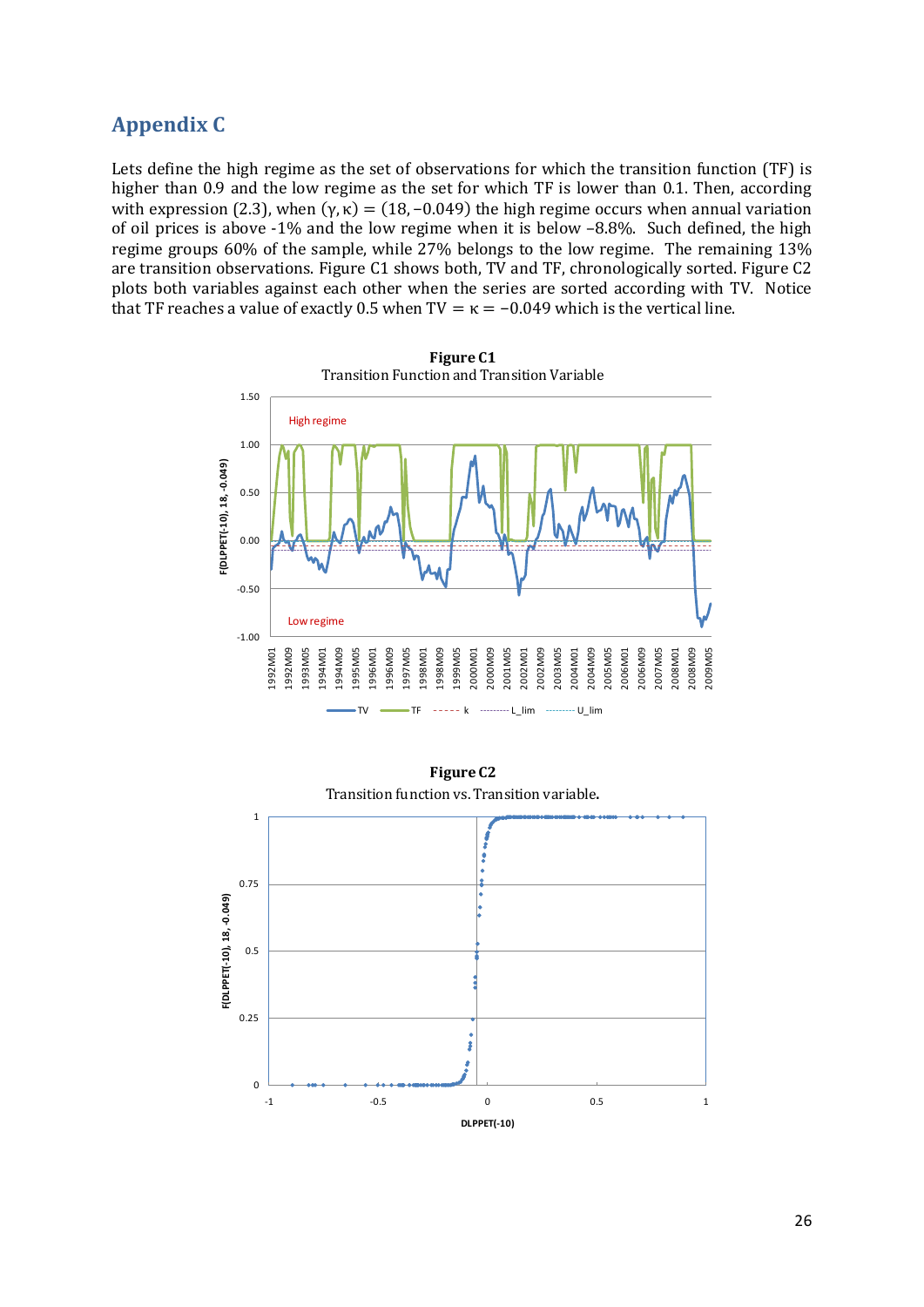### **Appendix D:**

#### **Impulse response computation**

Simulating a shock on the variable  $y_i$  and the impact that the LSTVAR (3.7) will yield on variable  $y_j$  is the interest. If the shock is  $S_{y_i}$ , such impact will be given by the generalized impulse response function defined as in (3.8), that is:

$$
GIRF_{y_i}(y_j, h) = E(y_{j_{t+h}}| \varepsilon_{i_t} = S_{y_i}, \omega_{t-1}) - E(y_{j_{t+h}}|\omega_{t-1})
$$
 (3.13)

Notice that  $ω_{t-1}$  is all history *observed* up to the time t. Then we follow the next sequence of steps for computing the PT:

- 1. After having estimated the complete LSTVAR, to establish the conditions of the shock. That means to set:
	- i. The regime for which the shock will be simulated. This is to select randomly a point for which  $\tau_{t-l} > \kappa$ (high regime) or  $\tau_{t-l} < \kappa$ (low regime).
	- ii. The sign of the shock. That is to define whether  $\mathcal{S}_{y_i}$  is positive or negative.
	- iii. The magnitude of the shock. As in Mendoza (2004) we define a small shock as one standard deviation and a big shock as three standard deviations of the shocked variable.
- 2. To simulate the model H periods ahead incorporating, from t+1 up to t+H, a particular history for the elements of the vector  $e_t = (\varepsilon_1, \varepsilon_2, \varepsilon_3, \varepsilon_4)'_t$ . This history is constructed by means of bootstrapping from the observed history of errors a sample of size H. This is the way the component  $E(y_{j_{t+h}}|\omega_{t-1})$  is formed for h=0,1,2,...,H.
- 3. As specified in step 1, shock element  $\varepsilon_i$  of vector  $e_t$  in time t and simulate the model H periods ahead considering the same history for the elements of  $e_t$  from step 2. This allows
- to compute  $E(y_{j_{t+h}} | \varepsilon_{i_t} = S_{y_{i'}} \omega_{t-1})$  for h=0,1,2,...,H
- 4. Calculate  $GIRF_{y_i}(y_j, h)$  according with (3.13).
- 5. Execute steps 2 to 4 R times and compute the PT following equation (3.11), this will yield R measures of PT that were averaged out. We use R=500.
- 6. Use nonparametric bootstrap percentile confidence intervals to infer the observed significance level of the effects. This is done by repeating steps 1 through 5 N times. The 5th and 95th percentiles of the empirical distribution formed the limits for the 90% bootstrap percentile confidence interval. We set N=500.

In order to be able to compare the PT effect that non linear models yield with those coming from the base lineal model, we use orthogonalized shocks constructed by means of Cholesky decomposition. This also permits us to relay on an identified interpretation of the structural errors of the reduced form of the system. Specifically we use the following structure for the vector of errors:

$$
\begin{pmatrix} \varepsilon_1 \\ \varepsilon_2 \\ \varepsilon_3 \\ \varepsilon_4 \end{pmatrix} = \begin{pmatrix} \mu_1 \cdot \alpha_{11} + \mu_2 \cdot \alpha_{12} + \mu_3 \cdot \alpha_{13} + \mu_4 \cdot \alpha_{14} \\ \mu_2 \cdot \alpha_{22} + \mu_3 \cdot \alpha_{23} + \mu_4 \cdot \alpha_{24} \\ \mu_3 \cdot \alpha_{33} + \mu_4 \cdot \alpha_{34} \\ \mu_4 \cdot \alpha_{44} \end{pmatrix} = \begin{pmatrix} \alpha_{11} & \alpha_{12} & \alpha_{13} & \alpha_{14} \\ 0 & \alpha_{22} & \alpha_{23} & \alpha_{24} \\ 0 & 0 & \alpha_{33} & \alpha_{34} \\ 0 & 0 & 0 & \alpha_{44} \end{pmatrix} \cdot \begin{pmatrix} \mu_1 \\ \mu_2 \\ \mu_3 \\ \mu_4 \end{pmatrix}
$$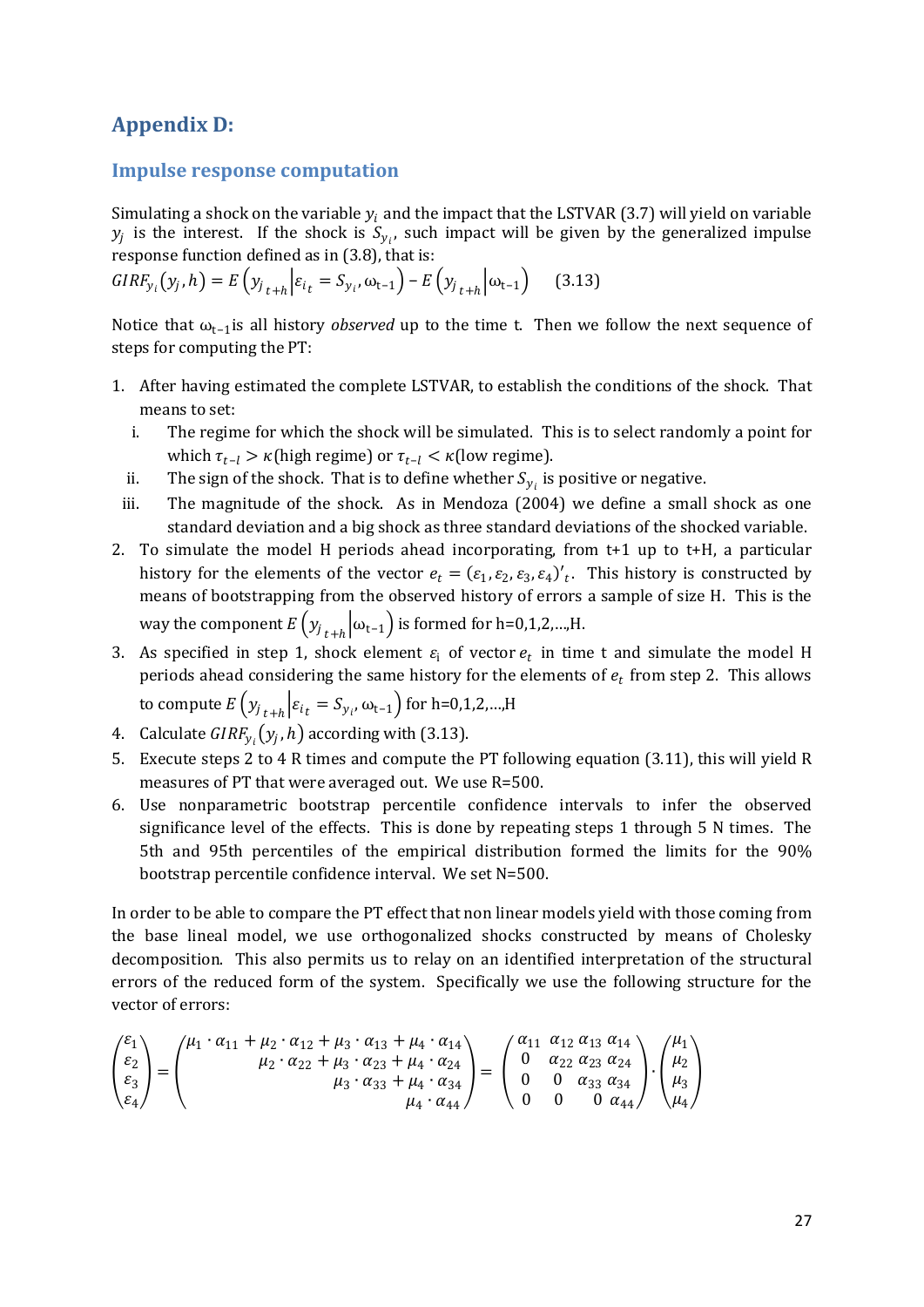Or written in compact form:  $e_t = Av_t$ 

In such a form we assume that  $v_t$  is a vector written on a orthonormal basis of errors, which means that if we want to give variable two a shock of a size equivalent to one standard deviation, we must set  $v_t = (0, 1, 0, 0)'$ ; a negative shock of three standard deviation will require to set  $v_t = (0, -3, 0, 0)'$  and so on. Matrix A is the upper Cholesky factor of the residual variance-covariance matrix. Extended details can be found in Hamilton (1994).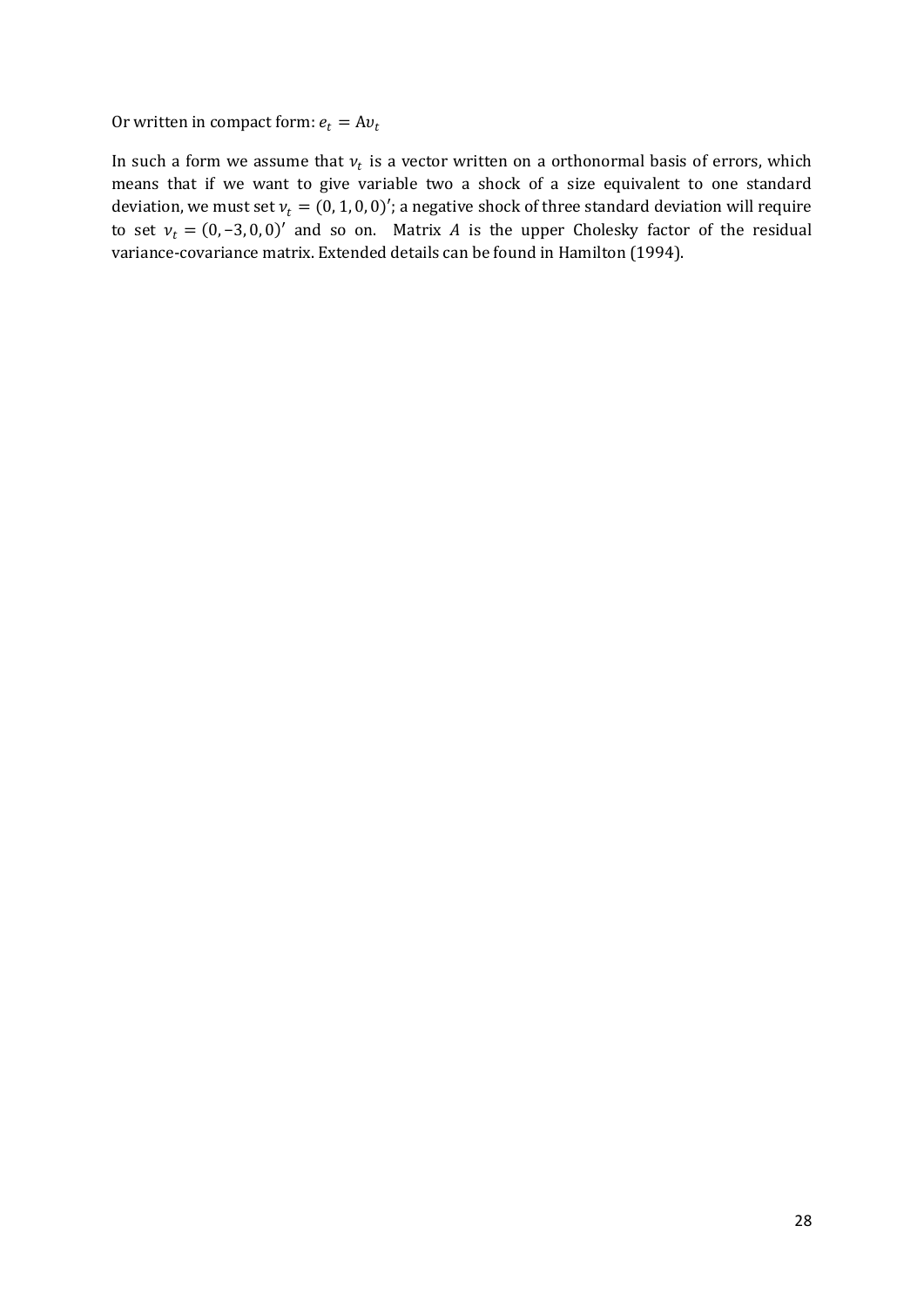# **Appendix E**

# **Pass-Through effects and confidence intervals.**

**Figure E1**



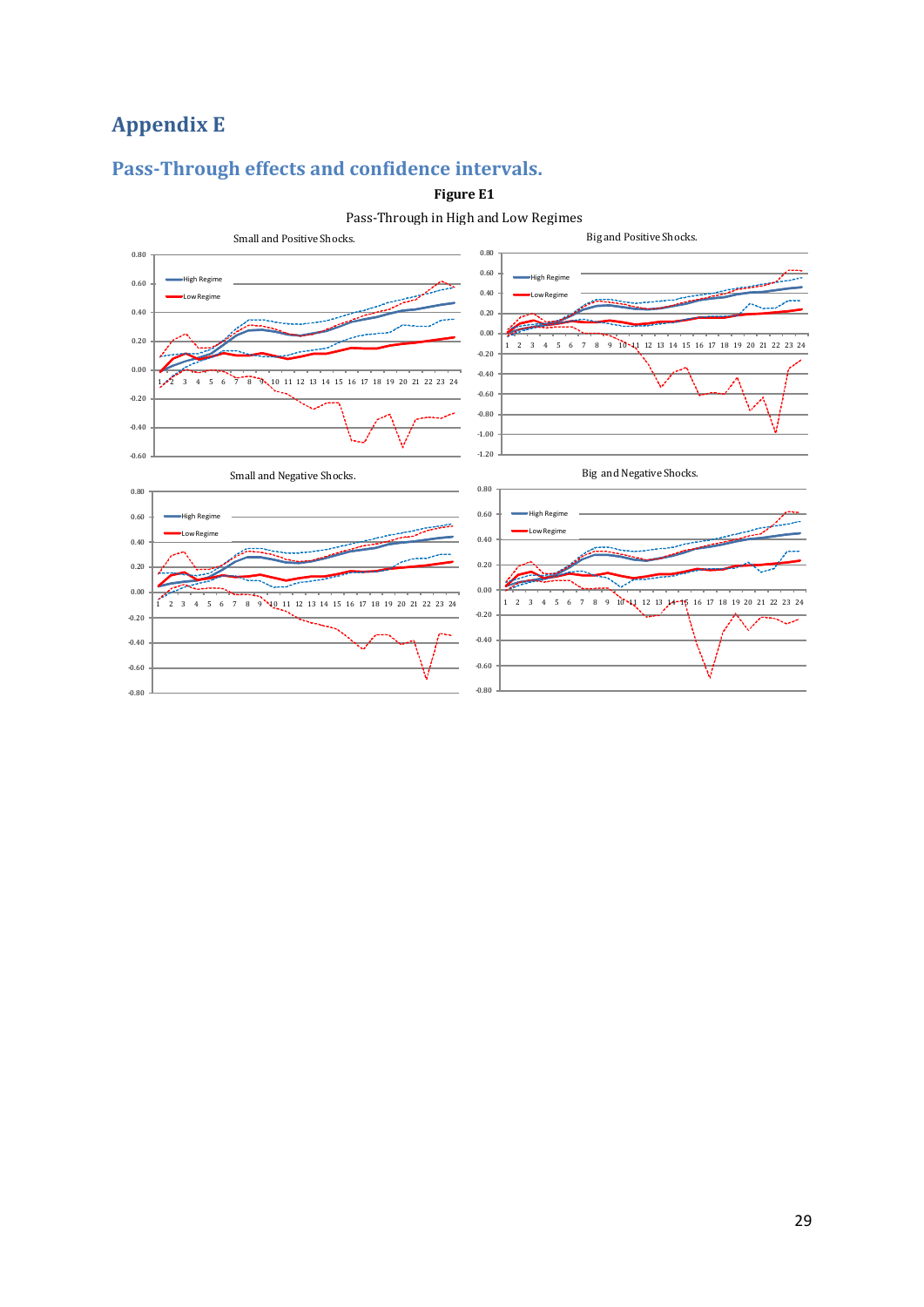**Figure E2**